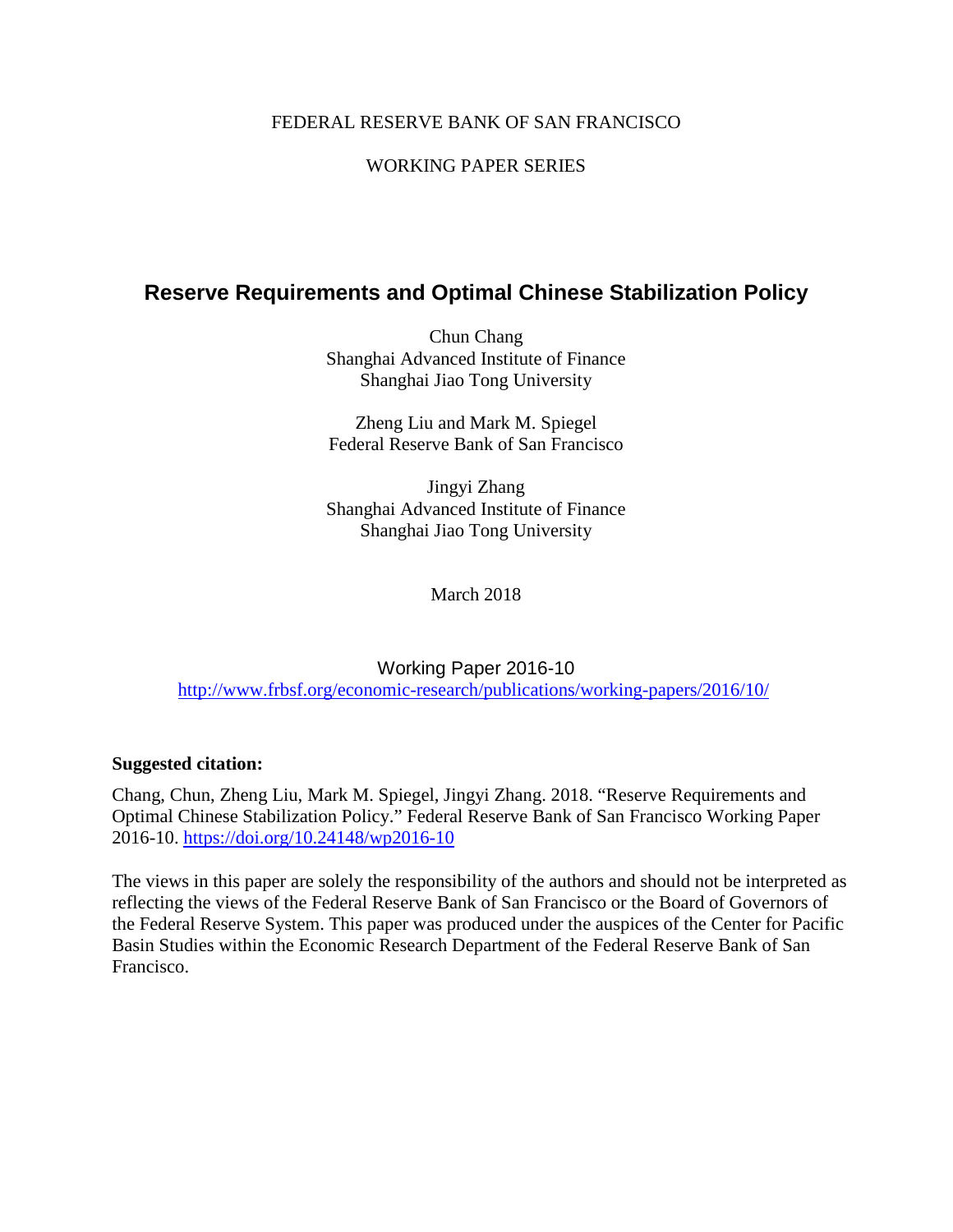## RESERVE REQUIREMENTS AND OPTIMAL CHINESE STABILIZATION POLICY

#### CHUN CHANG, ZHENG LIU, MARK M. SPIEGEL, JINGYI ZHANG

ABSTRACT. We build a two-sector DSGE model to study reserve requirement adjustments, a frequently-used policy tool for macro-stabilization in China. State-owned enterprises (SOEs) are financed by government-guaranteed bank loans, which are subject to reserve requirements, while private firms rely on unregulated off-balance sheet financing. Increasing reserve requirements reallocates resources to more productive private firms, raising aggregate productivity, but also raises the incidence of SOE bankruptcy. Optimal reserve requirement adjustments are complementary to money supply adjustments for improving macroeconomic stability and welfare. However, welfare gains are greater under sector-specific productivity shocks, which call for resource reallocation, than under aggregate productivity shocks.

Date: March 19, 2018.

Key words and phrases. Reserve requirements, Chinese monetary policy, off-balance sheet loans, financial accelerator, reallocation and productivity.

JEL classification: E44, E52, G28.

Chang: Shanghai Advanced Institute of Finance, Shanghai Jiao Tong University; Email: cchang@saif.sjtu.edu.cn. Liu: Federal Reserve Bank of San Francisco; Email: Zheng.Liu@sf.frb.org. Spiegel: Federal Reserve Bank of San Francisco; Email: Mark.Spiegel@sf.frb.org. Zhang: Shanghai Advanced Institute of Finance, Shanghai Jiao Tong University; Email: jyZhang.11@saif.sjtu.edu.cn. We are grateful to the Editors Urban Jermann and Vivian Yue and an anonymous referee for insightful comments that helped improve the paper. For helpful discussions, we thank Kaiji Chen, David Cook, Jonathan Ostry, Haibing Shu, Michael Zheng Song, Jian Wang, Shang-Jin Wei, Tao Zha, Feng Zhu, Xiaodong Zhu, and seminar participants at the 2017 Asian Meeting of the Econometric Society, the Federal Reserve Bank of San Francisco, Fudan University, the IMF, the NBER Chinese Economy Meeting, Conference on "Business Cycles, Financial markets, and Monetary Policy" in Beijing, the University of Toronto and Bank of Canada Conference on the Chinese Economy, the Central Bank of Chile Conference on the Chinese Economy, Chinese University of Hong Kong, Hong Kong University of Science and Technology, George Washington University, Zhejiang University, and the HKIMR. We also thank Andrew Tai for research assistance and Anita Todd for editorial assistance. The research is supported by the National Natural Science Foundation of China Project Number 71633003. The views expressed in this paper are those of the authors and do not necessarily reflect the views of the Federal Reserve Bank of San Francisco or the Federal Reserve System.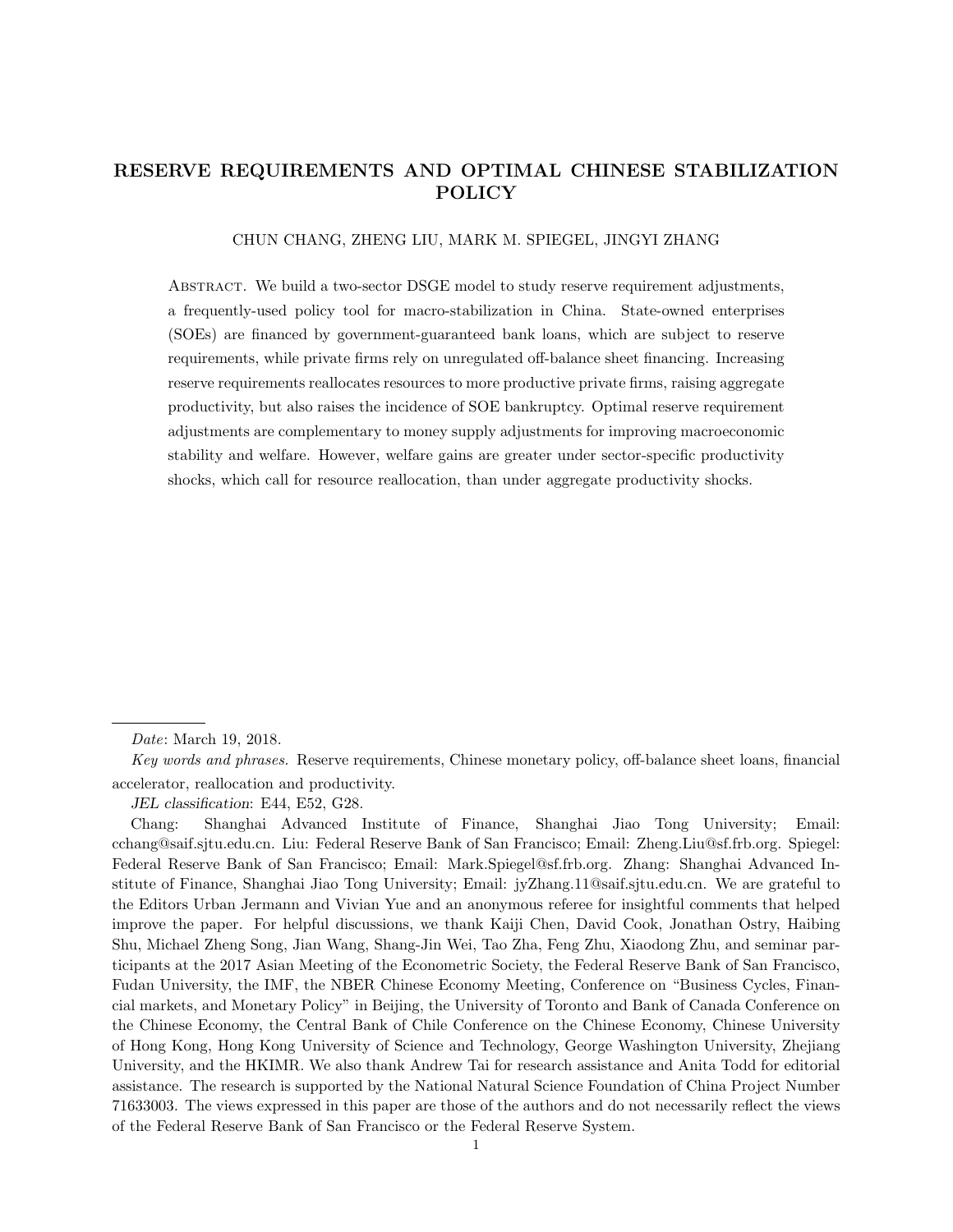#### I. INTRODUCTION

China's central bank, the People's Bank of China (PBOC), frequently uses reserve requirements (RR) as a policy instrument for macroeconomic stabilization. Since 2006, the PBOC has adjusted the required reserve ratio at least 40 times. These changes have also been substantial. For example, during the tightening cycle from 2006 to 2011, the required reserve ratio increased from 8.5 percent to 21.5 percent (see Figure 1).

While many emerging market economies use RR as a policy instrument for stabilizing domestic activity (Federico, Vegh, and Vuletin, 2014), RR adjustments are also used to address external imbalances. For the bulk of countries with open capital accounts, adjusting RR can mitigate potentially disruptive capital flows (Montoro and Moreno, 2011). In the specific case of China, the government has maintained tight controls over both its capital account and the RMB exchange rate. This policy regime allows for substantive and persistent deviations from the interest rate parity. Chang, Liu, and Spiegel (2015) argue that quantitative easing in the advanced economies during the global financial crisis raised the sterilization costs for the PBOC because the interest rates on U.S. Treasuries have fallen substantially relative to Chinas interest rates (such as the SHIBOR). Raising reserve requirements helped to mitigate the PBOCs need to engage in costly sterilization and also reduce the cost of achieving, for example, an exchange rate target or some other macroeconomic policy goals under Chinas tightly controlled capital account regime.<sup>1</sup>

In this paper, we argue that RR adjustments also have re-allocative consequences under China's existing financial system. The Chinese government provides explicit or implicit guarantees for loans to SOEs (Song, Storesletten, and Zilibotti, 2011). As a result, SOEs enjoy an advantage in raising capital through formal bank borrowing over private firms (POEs). In contrast, POEs, particularly small and medium-sized private firms, raise capital mainly through off-balance sheet lending by commercial banks or by borrowing from informal financial intermediaries or "shadow banks" (Lu, Guo, Kao, and Fung, 2015).

These different borrowing channels face different regulatory conditions. On-balance sheet bank loans to SOEs are subject to RR regulations, while off-balance sheet banking activities are not. As a result, raising RR inhibits SOE financing and encourages the reallocation of capital from the SOE sector to the POE sector. Moreover, since private firms in China are

<sup>&</sup>lt;sup>1</sup>Cun and Li (2017) argue that China's sterilized intervention results in an unintended expansion of bank lending, limiting its effectiveness as a stabilization tool.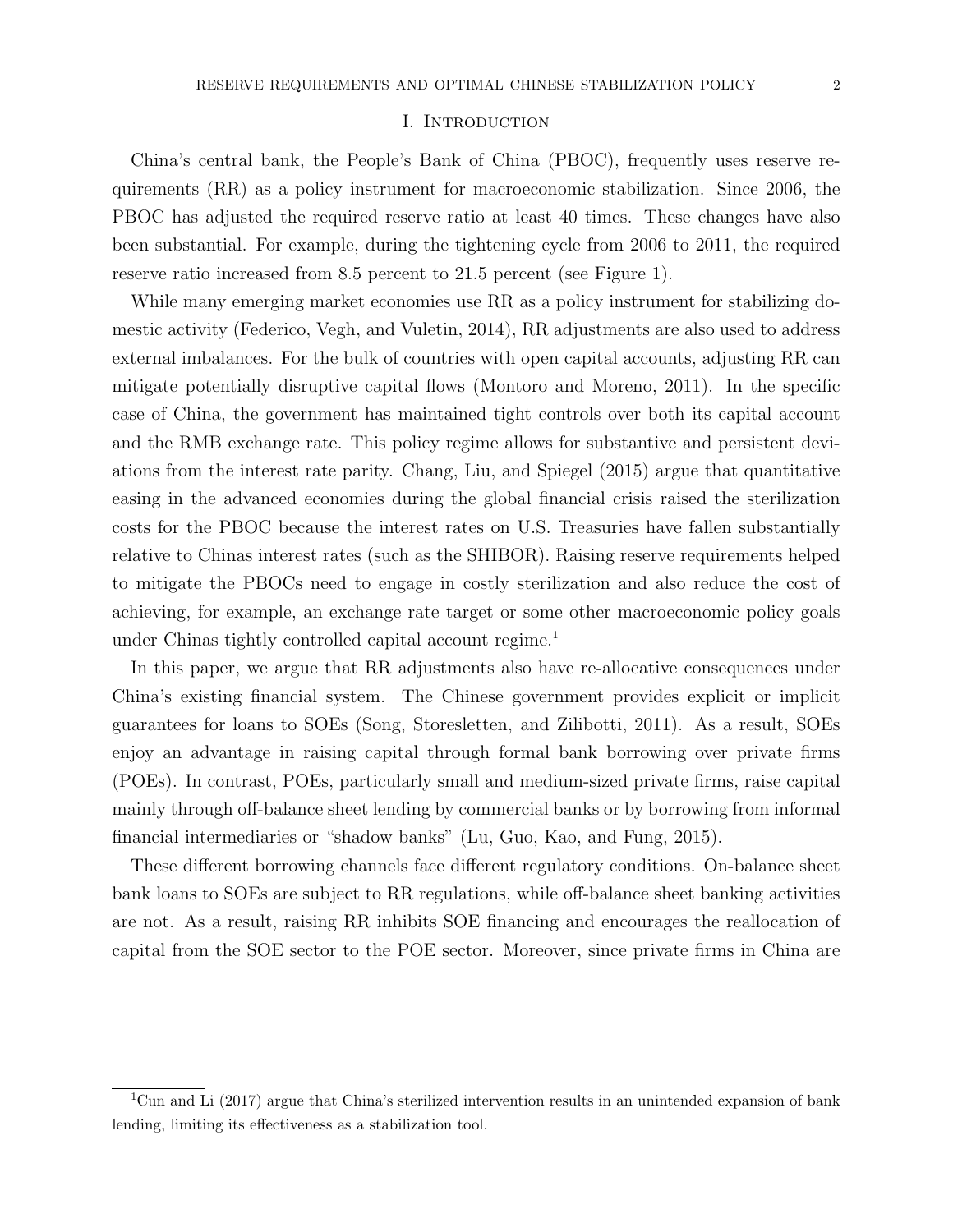on average more productive than SOEs (Hsieh and Klenow, 2009; Hsieh and Song, 2015), holding all else equal, this reallocation may raise aggregate productivity.<sup>2</sup>

We develop a DSGE model to evaluate the implications of RR adjustments for reallocation and macroeconomic stabilization. In the model, intermediate goods are produced by firms in two sectors—an SOE sector and a POE sector—using the same production technology, but with POEs having higher average productivity. The intermediate goods produced by the two sectors are imperfect substitutes. Final goods are produced using a composite of the sectoral intermediate goods and also capital and labor as inputs.

To incorporate financial frictions, we build on the framework of Bernanke, Gertler, and Gilchrist (1999) (BGG). Firms in each sector face aggregate and idiosyncratic productivity shocks. They need to finance working capital with both internal net worth and external debt. As in BGG, there is a threshold level of idiosyncratic productivity, above which firms repay the loans at the contractual interest rate and earn nonnegative profits. Firms with productivity below the threshold level, however, will default, resulting in costly state verification and liquidation.

To illustrate the allocative implications of RR adjustments in China, we extend the BGG framework in several dimensions. First, we assume that bank lending activity is segmented. On-balance sheet loans are provided to SOE firms only, while POE firms can obtain funding only through banks' off-balance sheet activity. This strict separation is a simplification. In reality, both types of firms can obtain funding through both on- and off- balance sheet channels, and SOEs even engage in some lending to POEs. Still, SOEs do receive the substantive majority of on-balance sheet lending, while the POE sector primarily depends on off-balance sheet borrowing from commercial banks and shadow banks (Elliott, Kroeber, and Qiao,  $2015$ ).<sup>3</sup>

Second, the government provides guarantees for SOE debt, covering bank losses in the event of an SOE default. This guarantee leads banks to lend at a risk-free interest rate to SOEs, since default losses including deadweight liquidation costs are borne by the government and ultimately, by the households, since the government needs to finance the SOE bailout

<sup>2</sup>Although SOE productivity is lower on average, firm-level evidence indicates substantial within-sector heterogeneity in productivity. For example, Brandt (2015) shows that both SOEs and POEs have lower productivity in SOE-dominant industries than firms in industries with less SOE presence.

<sup>3</sup>Chang, Chen, Waggoner, and Zha (2015) provide evidence that China's credit policy favors capitalintensive (or heavy) industries at the expense of labor-intensive (or light) industries. While some heavy industry firms are not state-owned, Chang et al. (2015) find that the share of SOEs in capital-intensive industries has increased steadily since the late 1990s reforms. One could more generally interpret our strict financing dichotomy as illustrative of the implications of preferential treatment by the Chinese government across firm types.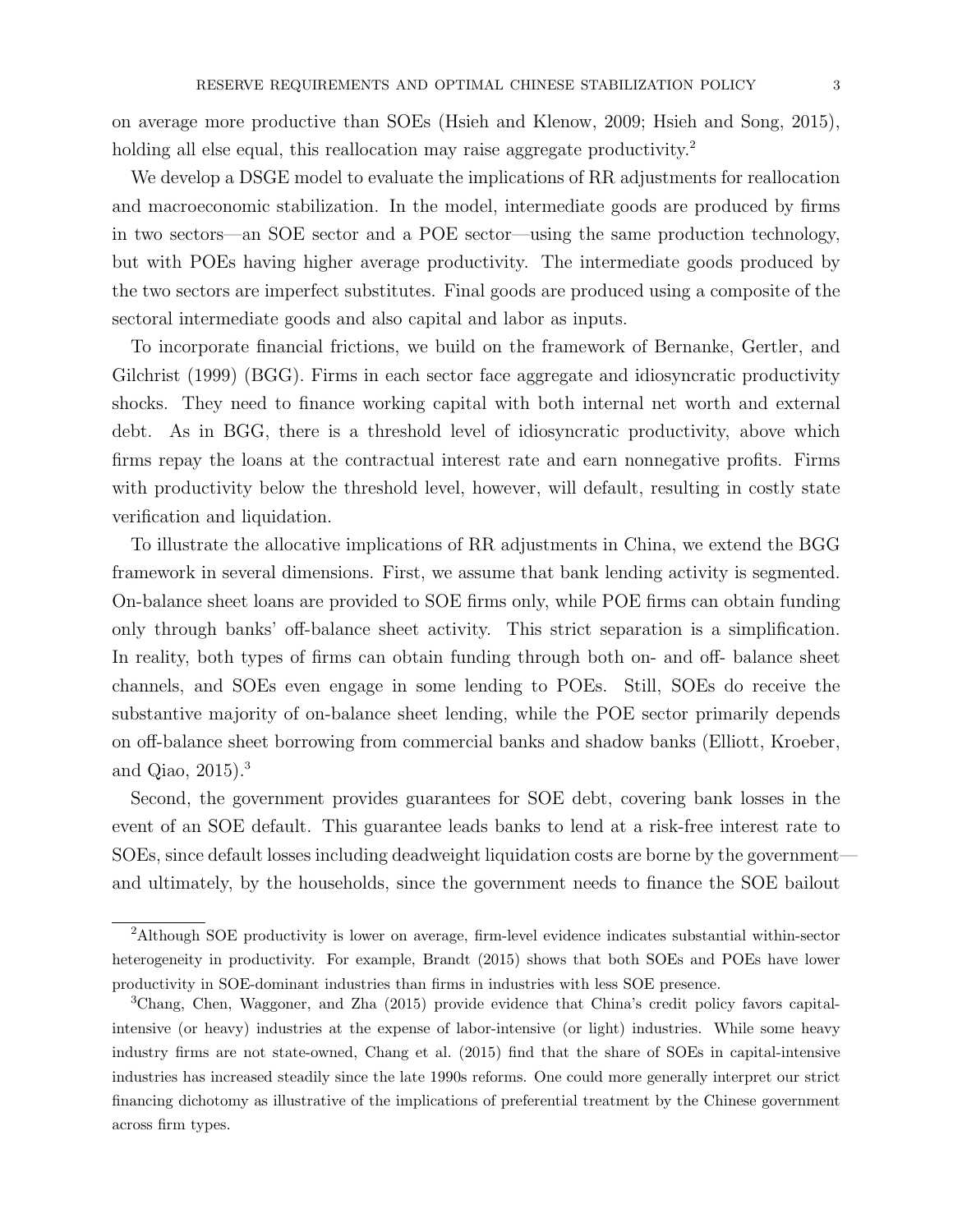costs through lump-sum taxes. Off-balance sheet loans to private firms are not guaranteed, and the financial frictions facing POEs mimic those in the standard BGG environment. In particular, POE loan rates compensate for expected losses under default. In tandem, these assumptions imply that the BGG financial accelerator mechanism is active for the POE sector, but muted for the SOE sector. This leaves POE firms more sensitive to macroeconomic shocks. Furthermore, government guarantees on SOE loans drive a wedge between the relative price of SOE goods and SOE productivity, leading to potentially inefficient fluctuations in SOE relative prices, especially when the economy is buffeted by sector-specific shocks.

Third, RR policy raises the costs of banks' on-balance sheet activity since banks do not earn interest on reserves in our model. Thus, RR policy drives a wedge between the deposit interest rate and the lending rate.<sup>4</sup>

Our model implies that raising RR discourages on-balance sheet lending activity and reallocates capital from SOEs to POEs. This reallocation mechanism is consistent with empirical evidence from Chinese data, as we show in Section II below. This transmission mechanism differs from conventional monetary policy, which is conducted in China through money supply adjustments (Chen, Ren, and Zha, 2017; Chen, Higgins, Waggoner, and Zha, 2017). While changes in money supply tend to stimulate or contract activities in both the SOE and the POE sectors, an adjustment in RR has different impacts on the two sectors and helps mitigate inefficient relative-price fluctuations. Thus, adjusting RR can be an important complementary policy tool for stabilizing China's macroeconomic fluctuations.

We calibrate our model to illustrate the implications of RR adjustments. We first demonstrate that, in the steady-state equilibrium in our model, adjustments in RR incur a tradeoff. An increase in the steady-state RR ratio improves aggregate total factor productivity (TFP) by reallocating resources toward the more productive POE sector, but it also raises the incidence of SOE bankruptcies and thus the social costs of SOE bailouts.

We then examine the implications of a simple RR rule and a money growth rule for macroeconomic stability and social welfare under either aggregate or sector-specific productivity shocks.<sup>5</sup> Under these simple rules, the policy instrument (the RR ratio or the money growth rate) reacts to fluctuations in inflation and the real GDP growth. We then search for optimal rule coefficients that maximize the representative household's welfare.<sup>6</sup>

<sup>&</sup>lt;sup>4</sup>We set the interest rate on reserves to zero for simplicity. The actual current interest rate paid on required reserves in China is 1.62%, far below the 2.74% one- year government bond rate or the 3.26% PBOC bills rate, implying that RR do act as a tax on banking activity.

<sup>&</sup>lt;sup>5</sup>An example of such sector-specific shocks in China is the large-scale SOE restructuring in the late 1990s, which led to significant improvement in the relative productivity of the SOEs (Hsieh and Song, 2015).

<sup>&</sup>lt;sup>6</sup>We restrict the planner's problem to simple rules because the model proved too complex to solve for the full Ramsey equilibrium.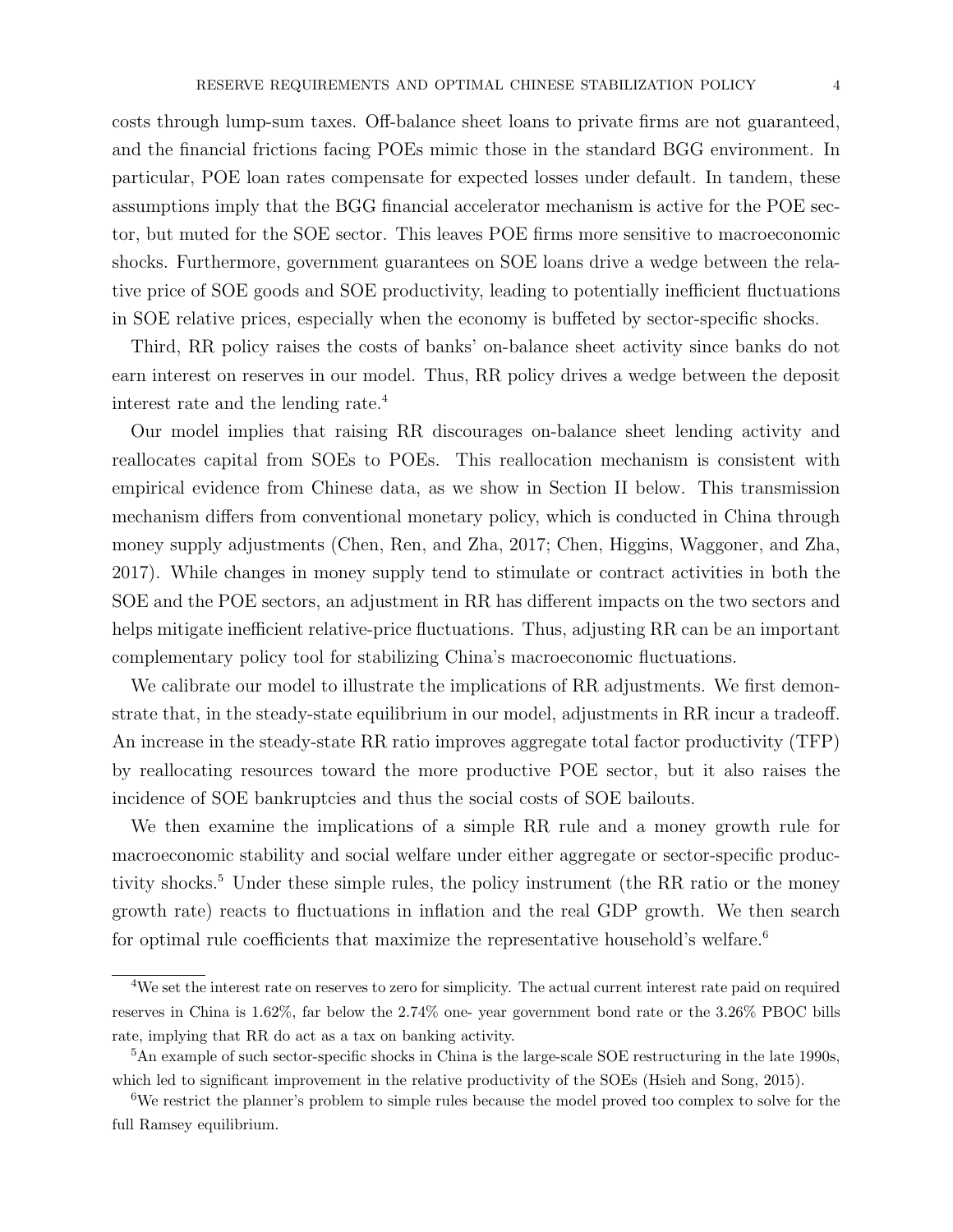We evaluate four alternative policy rules. We first consider a benchmark economy in which the monetary authority maintains a constant RR ratio and adjusts the money growth in response to fluctuations in inflation and output growth, with the money growth rule parameters calibrated based on the empirical evidence documented by Chen et al. (2017). We then examine optimal simple rules, with the parameters in either of these two policy rules chosen optimally to maximize social welfare. Finally, we allow the parameters in both policy rules to be adjusted optimally.

We find that individually optimal RR rule and optimal money growth rule both improve welfare relative to the benchmark policy. Adjusting both instruments optimally yields further welfare gains, suggesting that the two policy instruments are complementary. Furthermore, the magnitudes of the welfare gains obtained from adjusting both reserve requirements and the money growth rate relative to those obtained from optimally adjusting the money growth rate alone depend on the source of the shocks. Gains are greater under situations that call for reallocations of resources across sectors, such as a sector-specific productivity shock, than under aggregate TFP shocks.<sup>7</sup>

Our paper is related to the recent literature on shadow banking in China. For example, Hachem and Song (2015), Chen, Ren, and Zha (2016) Chen et al. (2017), and Wang, Wang, Wang, and Zhou (2016) discuss the underlying factors that drove the dramatic expansion in shadow banking activity in China between 2009 and 2013. Over that period, China's shadow bank lending increased by over 30 percent per year, largely financed by off-balance sheet commercial bank activity in the forms of wealth management products and entrusted loans. Funke, Mihaylovski, and Zhu (2015) study the role of shadow banks for China's monetary policy transmission.

Our work is also related to the earlier literature on sectoral preferences of China's macroeconomic policy. Brandt and Zhu (2000) examine the implications of commitment by the Chinese government for maintaining employment in its less efficient state sector. They find that the cost of fulfilling this commitment has implications for monetary policy and inflation. Song et al. (2011) examine China's transition dynamics in a two-period overlapping generations model with SOEs and POEs. As in our paper, these authors postulate that SOEs have lower productivity, but enjoy superior access to bank credit. Their model's transition dynamics explain some puzzling characteristics of the Chinese economy, such as high growth being accompanied by high saving rates.

<sup>&</sup>lt;sup>7</sup>In an earlier working paper version, we considered an interest rate rule instead of the money growth rule as a benchmark policy regime and obtained qualitatively similar results (see Chang, Liu, Spiegel, and Zhang  $(2017)$ .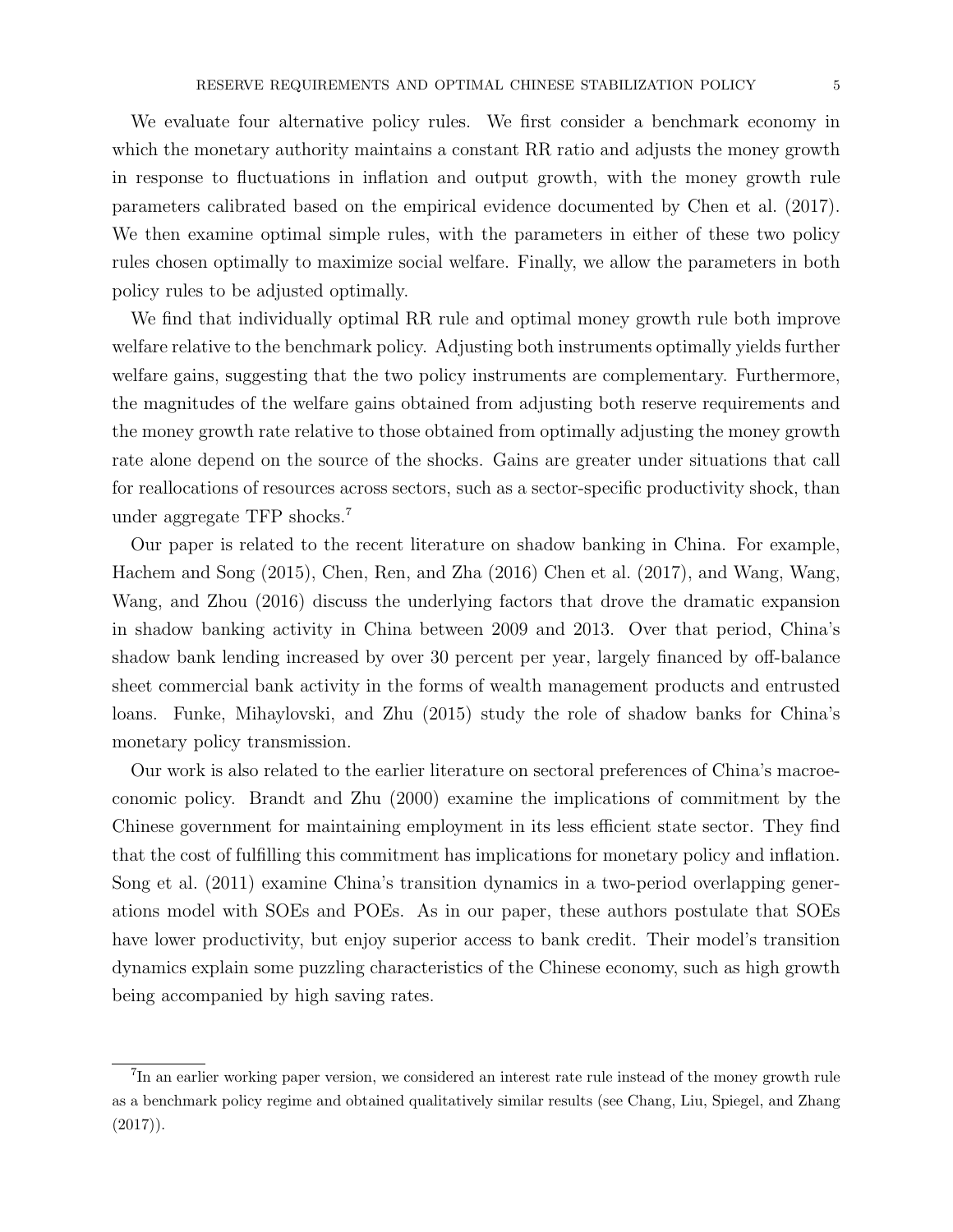Our model differs from the earlier literature in three dimensions. First, we investigate an infinite-horizon DSGE model, which accommodates the study of both the steady-state equilibrium and business cycle dynamics. Second, we model financial frictions in the spirit of Bernanke et al. (1999) (BGG). Third, we study the implications of RR policy relative to the conventional monetary policy in an environment with nominal rigidities and financial frictions. In this second-best environment, we find that RR policy is useful for not just steady-state reallocation, but also for business cycle stabilization.

#### II. The reallocation effects of reserve requirement policy: Some evidence

Our model implies that an increase in reserve requirements reallocates capital from SOEs to POEs because it raises the relative cost of on-balance sheet banking activity. In this section, we demonstrate that this reallocation mechanism is consistent with empirical evidence at both the micro level and the macro level.

II.1. Firm-level evidence. We first present some firm-level evidence based on China's equity market data. Our model suggests that an increase in RR directly raises the cost of external financing for SOEs, since they borrow primarily through on-balance sheet channels. In contrast, increases in RR should have a smaller adverse impact on POE activity, since POEs borrow mainly through off-balance sheet activity.

To evaluate the existence of an asymmetric effect of RR changes, we conduct an event study to estimate the announcement effects of changes in RR policy on the equity values of SOEs relative to those of POEs. We use panel data to estimate the empirical specification

$$
\sum_{h=-H}^{H} R_{j,t+h}^{e} = a_0 + a_1 \Delta RR_{t-1} + a_2 SOE_{jt} \times \Delta RR_{t-1} + a_3 SOE_{jt} + bZ_{jt} + \varepsilon_{jt}.
$$
 (1)

where the left-hand-side variable  $R_{jt}^e$  denotes risk-adjusted excess returns for firm j in period t, defined as  $R_{jt}^e = R_{jt} - \hat{\beta}_j R_{mt}$ , where  $R_{jt}$  denotes the firm's stock return,  $R_{mt}$  the market return, and  $\hat{\beta}_j$  the firm's "market beta" (i.e.. the estimated slope coefficient in the regression of the firm's return on a constant and the market return). The dependent variable in our empirical specification is the cumulative risk-adjusted excess returns within the window of time from H days before to H days after a given date t. The regressors include  $\Delta RR_{t-1}$ , which denotes changes in RR;  $SOE_{jt}$ , which is a 0-1 dummy variable indicating whether the firm is an SOE;<sup>8</sup> interactions between changes in RR and the SOE dummy;  $Z_{jt}$ , which is a vector of control variables, including firm size, book-to-market value ratio, industry fixed

<sup>8</sup>We identify SOEs as firms that are is directly controlled by the state or has the state as its majority shareholder.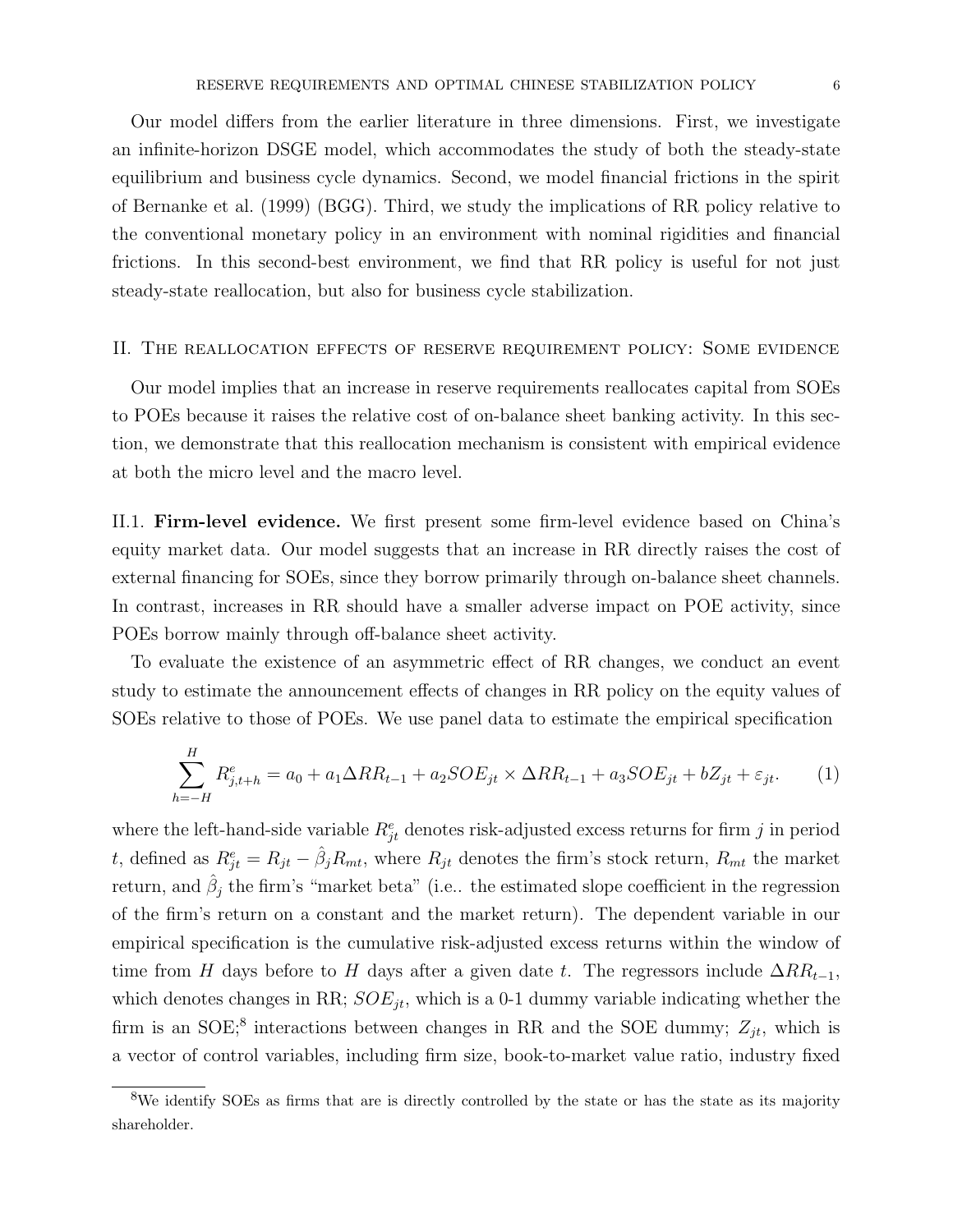effects, and year fixed effects. The term  $\varepsilon_{jt}$  denotes regression errors, assumed to be well behaved.

The parameter of interest is  $a_2$ , the coefficient on the interaction term. It captures the additional sensitivity of SOE stock returns to the announcements of changes in RR policy. In particular, if an increase in RR reduces the relative SOE stock returns, we should observe that  $a_2 < 0$ .

We estimate the model in equation (1) using daily data from non-financial firms listed in the Shanghai and Shenzhen stock exchanges for the period from 2005 to 2015. Under China's current regulations, a change in RR policy is not to be signaled or leaked before the actual announcement. Thus, within a relatively short window of time around the announcement date, changes in RR policy are likely to contain some surprise component that can potentially affect stock returns.

Table 1 shows the estimation results for three different window lengths around the RR change announcements: the same day of the announcement  $(H = 0)$ , a three-day window  $(H = 1)$ , and a five-day window  $(H = 2)$ . The estimated value of  $a_2$  is negative and statistically significant at the 99% level for all 3 different window lengths. The negative estimates of  $a_2$  are also economically significant. For example, on the same day of the RR policy change, our point estimate indicates that a one percentage point increase in the required reserve ratio would reduce the daily stock return of an average SOE firm relative to a non-SOE firm by about 0.12%. This corresponds to a monthly reduction in the relative SOE stock returns of about 2.43%, or an annualized reduction of about  $33\%$ <sup>9</sup>. Our point estimates for the three-day and five-day windows are even larger.

There is reason to believe that this difference in sensitivity is predominantly driven by the latter portion of our sample. In China, the demand for off-balance sheet loans expanded rapidly following the large fiscal stimulus plan that was announced in November 2008 and implemented in 2009-2010. Thus, we expect a stronger reallocation effect of changes in RR in the sample after the fiscal stimulus plan was adopted.<sup>10</sup>

To investigate this possibility, we split our sample into pre- (2005-2008) and post- (2009- 2015) stimulus periods. Our results are shown in Table 2. The estimates of  $a_2$  are not significantly different from zero in the pre-stimulus period, but become significantly negative in the post-stimulus sample. Moreover, the value of  $a_2$  estimated in the post-stimulus

<sup>&</sup>lt;sup>9</sup>This calculation is based on 20 trading days per month. The PBOC typically changes the required reserve ratio by 50 basis points, although on some occasions, the size of the change can be as large as 100 basis points.

 $10$ Cong and Ponticelli (2017) find evidence that China's large-scale fiscal stimulus exacerbated the discrepancies in access to credit between SOEs and POEs, since new credit under the stimulus was primarily allocated toward SOEs.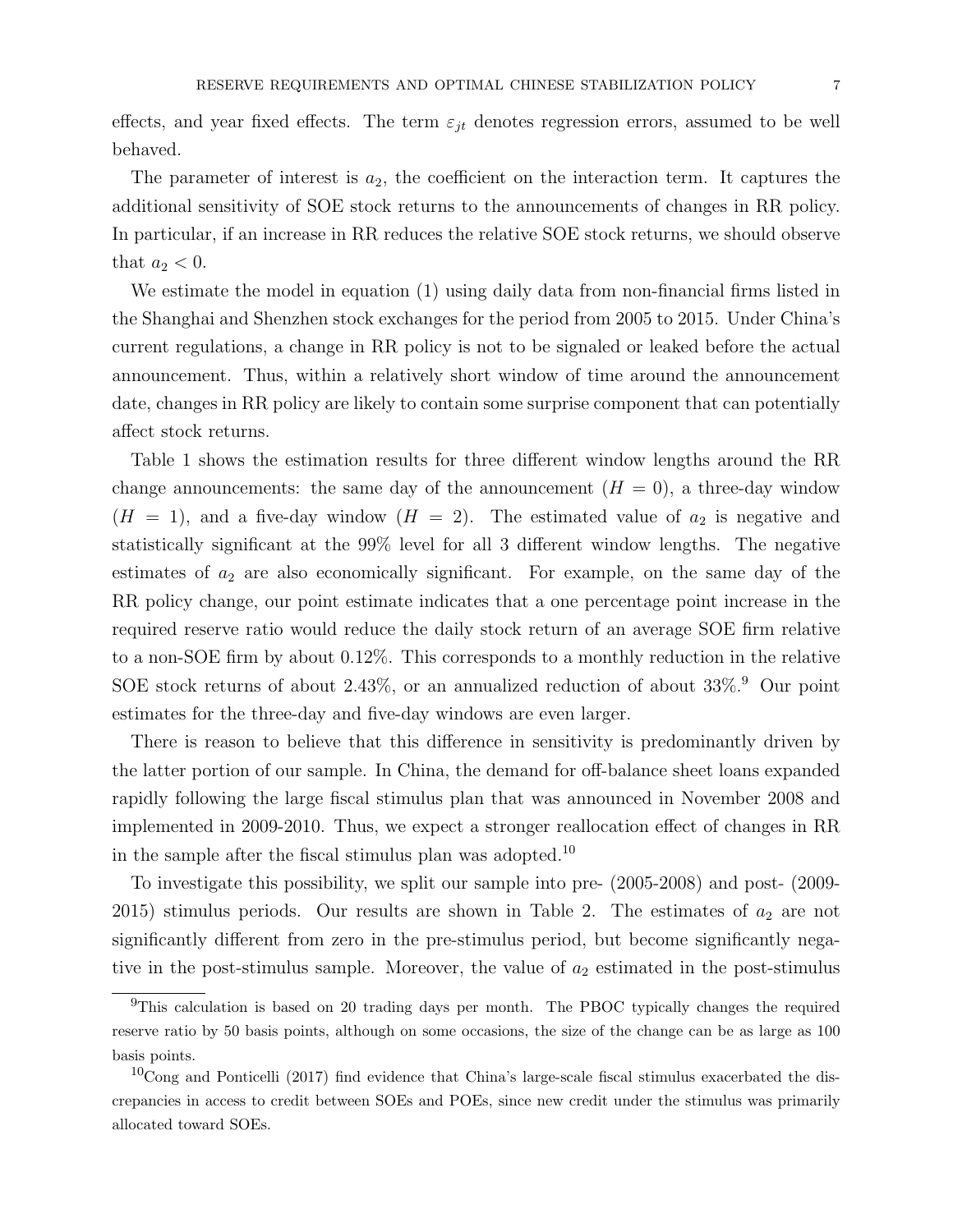sample is about twice as large (in absolute terms) as our full-sample estimate shown in Table 1.<sup>11</sup> Our results therefore indicate that SOE equity values were particularly sensitive to announcements of RR policy changes during the post-stimulus period, when shadow banking activity was expanding rapidly.

II.2. Some VAR evidence. We next present macro evidence that supports the reallocation mechanism of RR adjustments featured in our DSGE model. In particular, this mechanism implies that an increase in RR should raise the borrowing costs for SOEs, reduce the amount of loans made to SOEs, and lower SOE investment.

Although changes in RR directly affect bank lending rates, the extent to which such changes can affect SOE borrowing and investment remains unclear. With soft budget constraints and monopoly power, SOE activity may be insensitive to changes in market interest rates. We examine the quantitative macro impact of changes in RR on SOE activity using a Bayesian vector-autogression (BVAR) framework.

The BVAR specification that we consider includes 4 variables: new loans to the heavy industry sector (which is a good proxy for SOE loans in light of the evidence in Chang et al. (2015)), the share of SOE investment in total business investment, the one-year benchmark bank lending rate, and the required reserve ratio (RRR). All data are taken from Chang et al. (2015), with a sample range from 2003:Q1 to 2015:Q4. In the baseline BVAR model, we order RRR the last, reflecting our Cholesky identification assumption that RR policy responds to shocks to heavy industry loans, SOE investment shares, and the lending rate in the impact period, but those macro variables do not respond to shocks to RRR on impact.<sup>12</sup> The BVAR model is estimated with four quarterly lags and with the Sims-Zha priors.

Figure 2 shows the impulse responses to a one standard deviation positive shock to RR, estimated from the BVAR model in our sample. The shock raises RR, pushes up the lending rate, reduces new loans to the heavy industry sector (or SOEs), and reduces the SOE investment share. These macro responses are all statistically significant at the 68% confidence level.

Our macro evidence based on the estimated BVAR model, along with the firm-level evidence based on the equity market data, lend empirical support to our model's main mechanism. In particular, consistent with our model's predictions, an increase in reserve requirements raises the cost of on-balance sheet loans, which disproportionately weighs on SOE borrowings and reduces the SOE investment share.

<sup>11</sup>To conserve space, we only display estimation results for the one- and three-day windows. Results for the five-day window are similar.

 $12$ We obtained similar qualitative results if RR is ordered the first.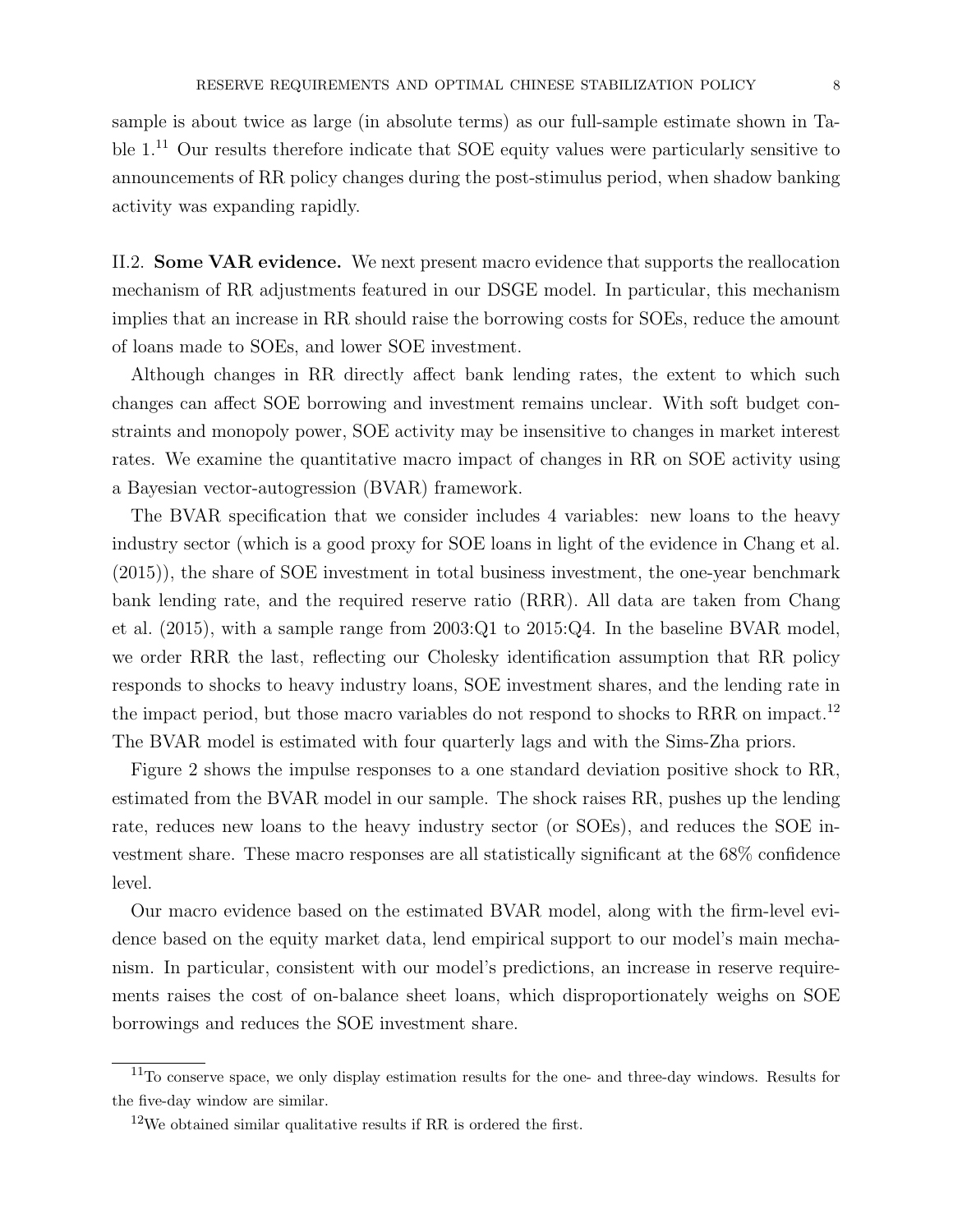#### III. The model

The economy is populated by a continuum of infinitely lived households. The representative household consumes a basket of differentiated goods purchased from retailers. Retailers produce differentiated goods using a homogeneous wholesale good as the only input. The wholesale good is itself a composite of intermediate goods produced by two types of firms: SOEs and POEs. With the exception of SOEs having lower average productivity, the two types of firms have identical ex-ante production technologies.

Firms face working capital constraints. Each firm finances wages and rental payments using both internal net worth and external debt. Following Bernanke et al. (1999), we assume that external financing is subject to a costly state verification problem. In particular, only firms can costlessly observe their own idiosyncratic productivity shocks. Firms with sufficiently low productivity relative to their nominal debt obligations will default and be liquidated. Lenders suffer a liquidation cost when taking over the project to seize available revenue.

We generalize the BGG framework to a two-sector environment with SOEs and POEs that have access to different sources of external financing. We assume that SOEs only borrow through formal on-balance-sheet loans. As is effectively the case in China, we also assume that these loans are backed by government guarantees. In contrast, POEs only borrow through off-balance-sheet loans, which are neither regulated nor backed by the government. While banks face no default risk on the guaranteed loans to SOEs, they face expected default costs for off-balance sheet loans extended to POEs, as in the BGG framework.<sup>13</sup>

We assume that intermediate goods produced by SOEs and by POEs are imperfect substitutes, to ensure positive demand for the lower productivity SOE product. As we show below, financial frictions stemming from government guarantees on SOE loans drive a wedge between the relative price and relative productivity of the SOE sector, causing inefficiencies in resource allocation in both the steady state and over the business cycle.<sup>14</sup>

III.1. Households. There is a continuum of infinitely lived and identical households with unit mass. The representative household has preferences represented by the expected utility

<sup>13</sup>Our framework is a simplification that allow for solution of the model. Off-balance sheet lending in China is more diverse and complex, including private loans and corporate bonds. Moreover, large and profitable Chinese private firms typically also have no difficulties accessing bank loans, but rely more on equity and bond markets for capital. In the end, consistent with our assumptions, the bulk of on-balance sheet commercial bank lending goes to SOEs.

 $14$ In what follows, we focus on describing the main features of the model and we relegate detailed derivations of the equilibrium conditions in an appendix available at the web site http://www.frbsf.org/ economic-research/files/wp2016-10\_appendix.pdf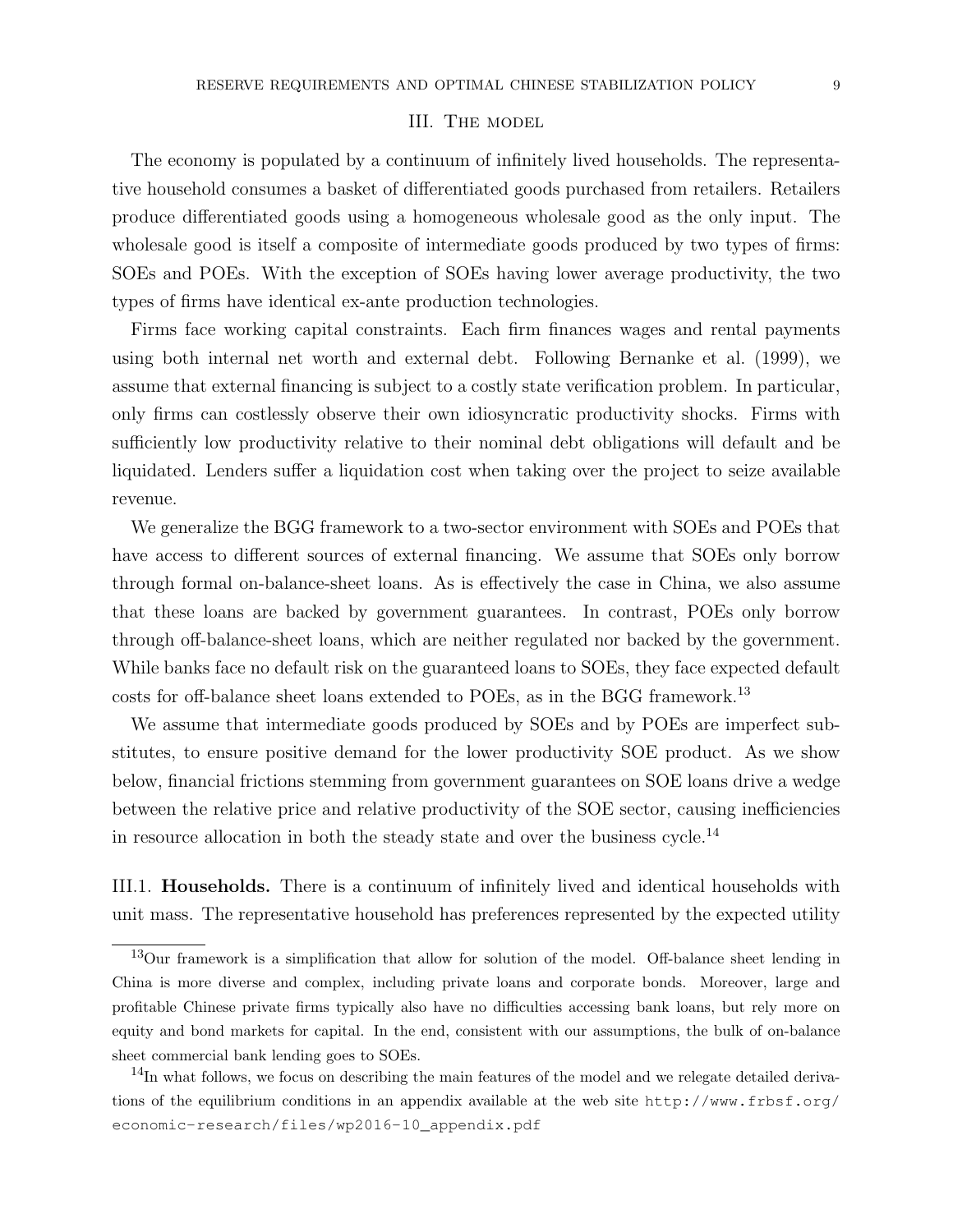function

$$
U = \mathcal{E} \sum_{t=0}^{\infty} \beta^t \left[ \ln(C_t) - \Psi \frac{H_t^{1+\eta}}{1+\eta} + \Psi_m \ln \left( \frac{M_t}{P_t} \right) \right],\tag{2}
$$

where E is an expectations operator,  $C_t$  denotes consumption,  $H_t$  denotes labor hours, and  $M_t$  denotes cash holdings. The parameter  $\beta \in (0,1)$  is a subjective discount factor,  $\eta > 0$  is the inverse Frisch elasticity of labor supply, and  $\Psi > 0$  and  $\Psi_m > 0$  are the relative weights on the disutility of working and the utility of holdings of real cash balances.

The household faces the sequence of budget constraints

$$
C_t + I_t + \frac{M_t}{P_t} + \frac{D_t}{P_t} = w_t H_t + r_t^k K_{t-1} + \frac{M_{t-1}}{P_t} + R_{t-1} \frac{D_{t-1}}{P_t} + T_t,
$$
\n(3)

where  $I_t$  denotes capital investment,  $D_t$  denotes deposits in banks,  $w_t$  denotes the real wage rate,  $r_t^k$  denotes the real rent rate on capital,  $K_{t-1}$  denotes the level of the capital stock at the beginning of period t,  $R_{t-1}$  is the gross nominal interest rate on household savings determined from information available in period  $t - 1$ ,  $P_t$  denotes the price level, and  $T_t$ denotes the lump-sum transfers (or taxes if negative) from the government and earnings received from firms based on the household's ownership share.

The capital stock evolves according to the law of motion

$$
K_t = (1 - \delta)K_{t-1} + \left[1 - \frac{\Omega_k}{2} \left(\frac{I_t}{I_{t-1}} - g_I\right)^2\right] I_t,
$$
\n(4)

where we have assumed that changes in investment incur an adjustment cost, the scale of which is measured by the parameter  $\Omega_k > 0$ . The constant  $g_I$  denotes the steady-state growth rate of investment.

The household chooses  $C_t$ ,  $H_t$ ,  $D_t$ ,  $M_t$ ,  $I_t$ , and  $K_t$  to maximize (2), subject to the constraints  $(3)$  and  $(4)$ .

III.2. The retail sector and price setting. There is a continuum of retailers, each producing a differentiated retail product indexed by  $z \in [0,1]$ . The retail goods are produced using a homogeneous wholesale good, with a constant-returns technology. Retailers are price takers in the input market and face monopolistic competition in the product markets. Retail price adjustments are subject to a quadratic cost, as in Rotemberg (1982).

The production function of retail good of type z is given by

$$
Y_t(z) = \Gamma_t(z),\tag{5}
$$

where  $Y_t(z)$  denotes the output of the retail good and  $\Gamma_t(z)$  the intermediate input.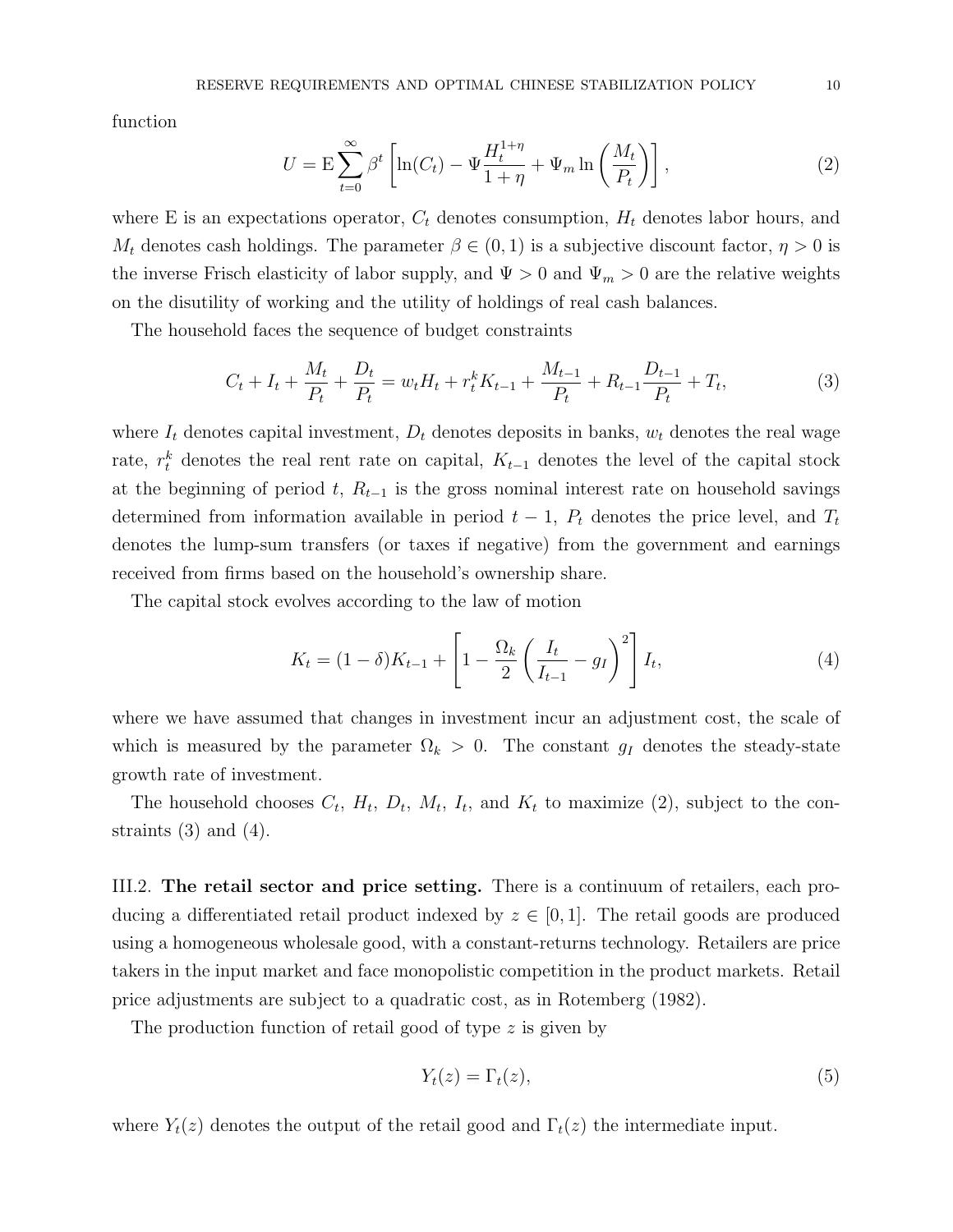The final good for consumption and investment (denoted by  $Y_t^f$  $(t<sub>t</sub><sup>t</sup>)$  is a Dixit-Stiglitz composite of all retail products given by

$$
Y_t^f = \left[ \int_0^1 Y_t(z)^{\frac{\epsilon - 1}{\epsilon}} dz \right]^{\frac{\epsilon}{\epsilon - 1}},\tag{6}
$$

where  $\epsilon > 1$  denotes the elasticity of substitution between retail goods.

The optimizing decisions of the final good producer lead to a downward-sloping demand schedule for each retail product z:

$$
Y_t^d(z) = \left(\frac{P_t(z)}{P_t}\right)^{-\epsilon} Y_t^f,\tag{7}
$$

where  $P_t(z)$  denotes the price of retail product z.

The zero-profit condition for the final good producer implies that the price level  $P_t$  is related to retail prices by

$$
P_t = \left[ \int_0^1 P_t(z)^{(1-\epsilon)} dz \right]^{1/(1-\epsilon)}.
$$
\n
$$
(8)
$$

Each retailer takes as given the demand schedule  $(7)$  and the price level  $P_t$ , and sets a price  $P_t(z)$  to maximize profits. Price adjustments are costly, with the cost function given by

$$
\frac{\Omega_p}{2} \left( \frac{P_t(z)}{\pi P_{t-1}(z)} - 1 \right)^2 C_t,
$$

where  $\Omega_p$  measures the size of the adjustment cost and  $\pi$  is the steady-state inflation rate. Retailer z chooses  $P_t(z)$  to maximize its expected discounted profit

$$
E_t \sum_{i=0}^{\infty} \beta^i \Lambda_{t+i} \left[ \left( \frac{P_{t+i}(z)}{P_{t+i}} - p_{w,t+i} \right) Y_{t+i}^d(z) - \frac{\Omega_p}{2} \left( \frac{P_{t+i}(z)}{\pi P_{t+i-1}(z)} - 1 \right)^2 C_{t+i} \right],
$$
 (9)

where  $p_{wt}$  is the relative price of the wholesale good (expressed in consumption units) and  $Y_{t+i}^d(z)$  is given by the demand schedule (7).

We focus on a symmetric equilibrium in which  $P_t(z) = P_t$  for all z. The optimal pricesetting decision implies the Phillips curve relation

$$
p_{wt} = \frac{\epsilon - 1}{\epsilon} + \frac{\Omega_p}{\epsilon} \frac{1}{Y_t} \left[ \left( \frac{\pi_t}{\pi} - 1 \right) \frac{\pi_t}{\pi} C_t - \beta E_t \frac{\Lambda_{t+1}}{\Lambda_t} \left( \frac{\pi_{t+1}}{\pi} - 1 \right) \frac{\pi_{t+1}}{\pi} C_{t+1} \right]. \tag{10}
$$

In the special case with no nominal rigidities (i.e., with  $\Omega_p = 0$ ), the retail good price would be a constant markup over the marginal cost, so that the relative price of wholesale goods would be the inverse of the steady-state markup. In general, in the presence of nominal rigidities, the Phillips curve in Equation (10) implies that the current-period inflation  $\pi_t$ increases with both the real marginal cost and the expected next-period inflation rate.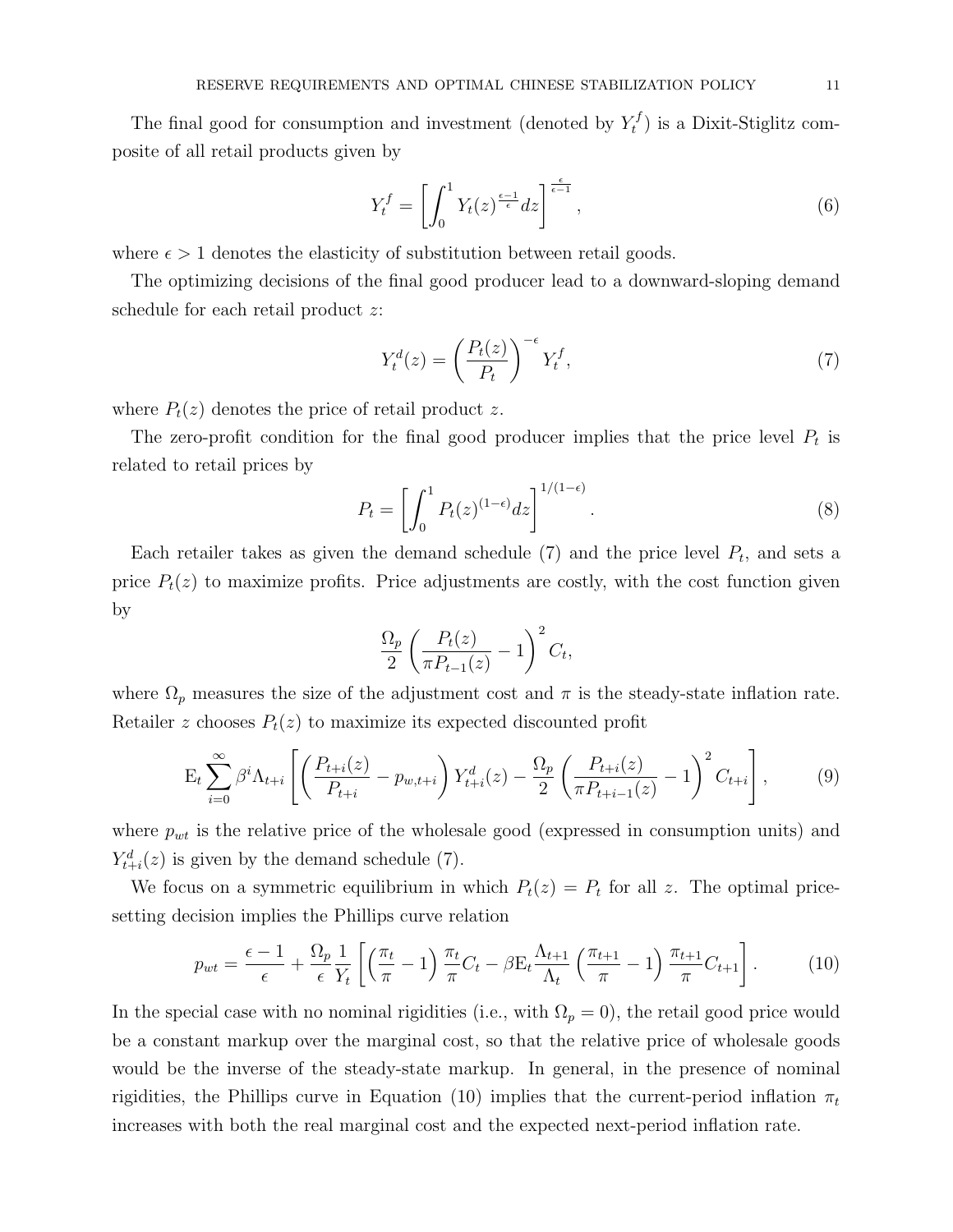III.3. The wholesale sector. Wholesale goods are a composite of intermediate goods from both sectors. Denote by  $Y_{st}$  and  $Y_{pt}$  the products produced by SOE firms and POE firms, respectively. The quantity of the wholesale good  $\Gamma_t$  is given by

$$
\Gamma_t = \left(\phi Y_{st}^{\frac{\sigma-1}{\sigma}} + (1-\phi) Y_{pt}^{\frac{\sigma-1}{\sigma}}\right)^{\frac{\sigma}{\sigma-1}},\tag{11}
$$

where  $\phi \in (0, 1)$  measures the share of SOE goods and  $\sigma > 0$  is the elasticity of sbustitution between goods produced by the two sectors.

Denote by  $p_{st}$  and  $p_{pt}$  the relative price of SOE products and POE products, respectively, expressed in final consumption units. Cost-minimization implies

$$
Y_{st} = \phi^{\sigma} \left(\frac{p_{st}}{p_{wt}}\right)^{-\sigma} \Gamma_t, \quad Y_{pt} = (1 - \phi)^{\sigma} \left(\frac{p_{pt}}{p_{wt}}\right)^{-\sigma} \Gamma_t.
$$
 (12)

Zero-profits in the wholesale sector imply that

$$
p_{wt} = \left(\phi^{\sigma} p_{st}^{1-\sigma} + (1-\phi)^{\sigma} p_{st}^{1-\sigma}\right)^{\frac{1}{1-\sigma}}.
$$
\n(13)

III.4. The intermediate goods sectors. We now present the environment in the SOE and POE intermediate goods sectors. We focus on a representative firm in each sector  $j \in \{s, p\}$ .

A firm in sector j produces a homogeneous intermediate good  $Y_{jt}$  using capital  $K_{jt}$  and two types of labor inputs— household labor  $H_{jt}$  and entrepreneurial labor  $H_{jt}^e$ , with the production function

$$
Y_{jt} = A_{jt}\omega_{jt}(K_{jt})^{1-\alpha} \left[ (H_{jt}^e)^{1-\theta} H_{jt}^\theta \right]^\alpha, \qquad (14)
$$

where  $A_{it}$  denotes a common productivity shock to all firms in sector j, and the parameters  $\alpha \in (0,1)$  and  $\theta \in (0,1)$  are input elasticities in the production function. The term  $\omega_{jt}$  is an idiosyncratic productivity shock at the firm level, and it is an i.i.d. process across firms and time, drawn from the distribution  $F(\cdot)$  with a nonnegative support. We assume that the idiosyncratic productivity shocks are drawn from a Pareto distribution with the cumulative density function  $F(\omega) = 1 - (\frac{\omega_m}{\omega})$  $(\omega_m)^k$  over the range  $[\omega_m,\infty)$ , where  $\omega_m > 0$  is the scale parameter and  $k$  is the shape parameter. Here, we implicitly assume that the idiosyncratic productivities in both sectors are drawn from the same distribution  $F(\cdot)$ .

Productivity  $A_{jt}$  contains a common deterministic trend  $g^t$  and a sector-specific stationary component  $A_{jt}^m$  so that  $A_{jt} = g^t A_{jt}^m$ . The stationary component  $A_{jt}^m$  follows the stochastic process

$$
\ln A_{jt}^m = (1 - \rho_j) \ln \bar{A}_j + \rho_j \ln A_{j,t-1}^m + \epsilon_{jt},
$$
\n(15)

where  $\bar{A}_j$  is the steady-state level of  $A_j^m$ ,  $\rho_j \in (-1,1)$  is a persistence parameter, and the term  $\epsilon_{jt}$  is an i.i.d. innovation drawn from a log-normal distribution  $N(0, \sigma_j)$ .

Firms face working capital constraints. In particular, they need to pay wage bills and capital rents before production takes place. Firms finance working capital payments through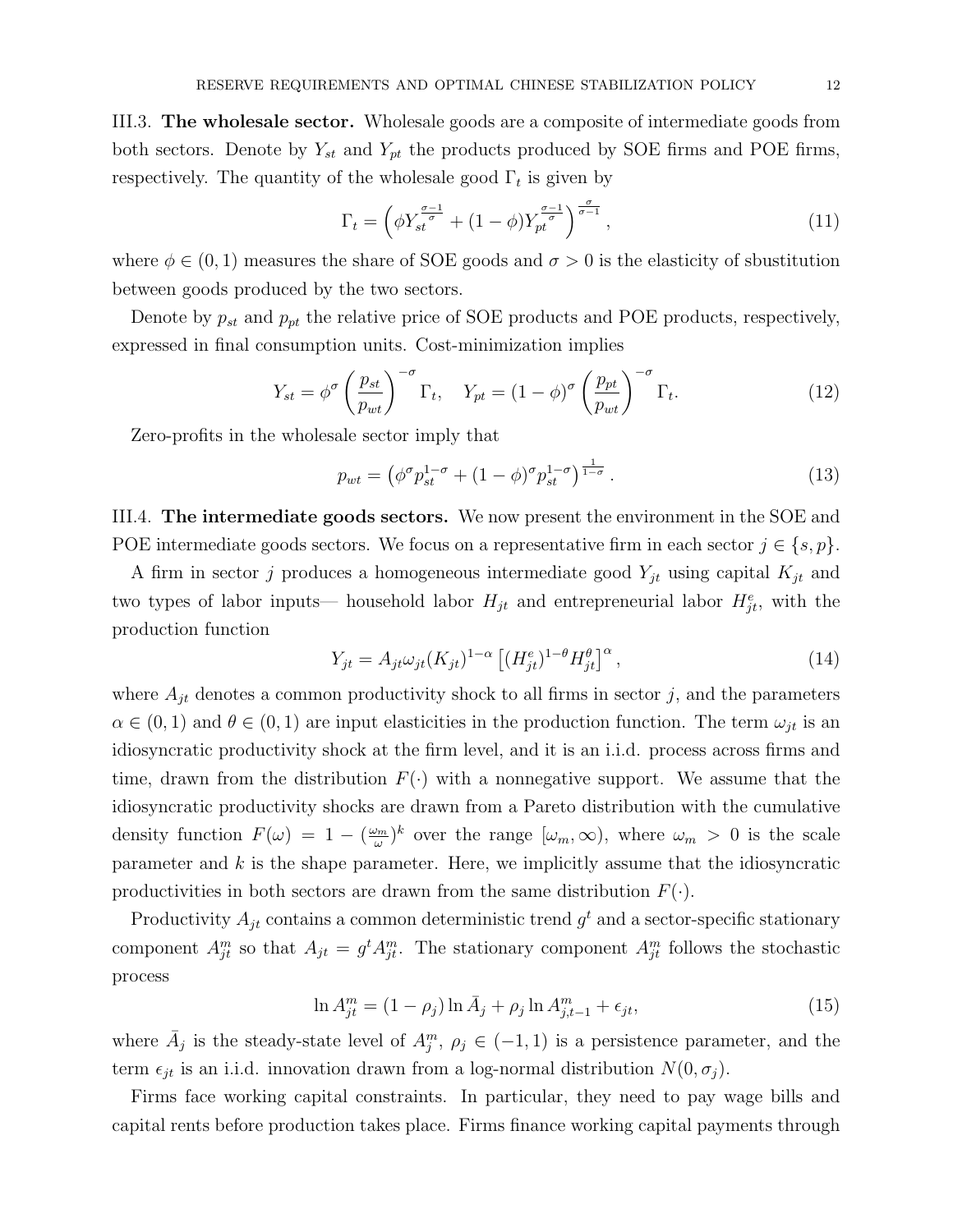both their beginning-of-period net worth  $N_{j,t-1}$  and external debt  $B_{jt}$ . The working capital constraint for a firm in sector  $j \in \{s, p\}$  is given by

$$
\frac{N_{j,t-1} + B_{jt}}{P_t} = w_t H_{jt} + w_{jt}^e H_{jt}^e + r_t^k K_{jt}.
$$
\n(16)

where  $w_{jt}^e$  denotes the real wage rate of managerial labor in sector j.

Under constant returns to scale, cost-minimizing factor demand implies that a firm's revenue is a linear function of its net worth, as in Bernanke et al. (1999).

III.5. Financial intermediaries and debt contracts. Financial intermediation takes place through a continuum of competitive representative commercial banks. At the beginning of each period  $t$ , the representative commercial bank receives deposits  $D_t$  from the household at interest rate  $R_t$ . The bank makes on-balance-sheet loans  $B_{st}$  to SOE firms, and off-balance-sheet loans  $B_{pt}$  to POE firms. On-balance sheet loans are subject to reserve requirements, whereas off-balance sheet loans are not.

In each period, a fraction of firms in both sectors with sufficiently low levels of realized idiosyncratic productivity choose to default on their loan repayments. Off-balance sheet loans do carry default risk. This results in a credit spread on off-balance sheet loans, as in BGG. However, SOE loan losses are covered by the government, eliminating bank default risk.

Given the government guarantees, SOEs face a risk-free loan rate of  $R_{st}$ . However, reserve requirements drive a wedge between the loan and deposit interest rates so that

$$
(R_{st} - 1)(1 - \tau_t) = (R_t - 1),\tag{17}
$$

where  $\tau_t$  is the required reserve ratio .

Off-balance sheet lending to POEs is not subject to reserve requirements. Bank funding costs on these loans are therefore equal to  $R_{pt} = R_t$ . Banks charge a higher contractual interest rate  $Z_{it}$  (j = s, p) on all loans ex-ante to cover expected monitoring and liquidation costs. Firms with realized productivity below a cut-off level  $\bar{\omega}_{it}$  will choose to default, where  $\bar{\omega}_{it}$  satisfies

$$
\bar{\omega}_{jt} \equiv \frac{Z_{jt} B_{jt}}{\tilde{A}_{jt}(N_{j,t-1} + B_{jt})},\tag{18}
$$

where the term  $\tilde{A}_{jt}$ , which represents the rate of return on the firm's investment financed by external debt and internal funds, is given by

$$
\tilde{A}_{jt} = p_{jt} A_{jt} \left(\frac{1-\alpha}{r_t^k}\right)^{1-\alpha} \left[ \left(\frac{\alpha(1-\theta)}{w_{jt}^e}\right)^{1-\theta} \left(\frac{\alpha\theta}{w_t}\right)^{\theta} \right]^{\alpha}.
$$
\n(19)

If a firm defaults, the bank pays the liquidation cost and obtains the firm's generated revenue. In the process, a fraction  $m_j$  of output is lost. Furthermore, the government is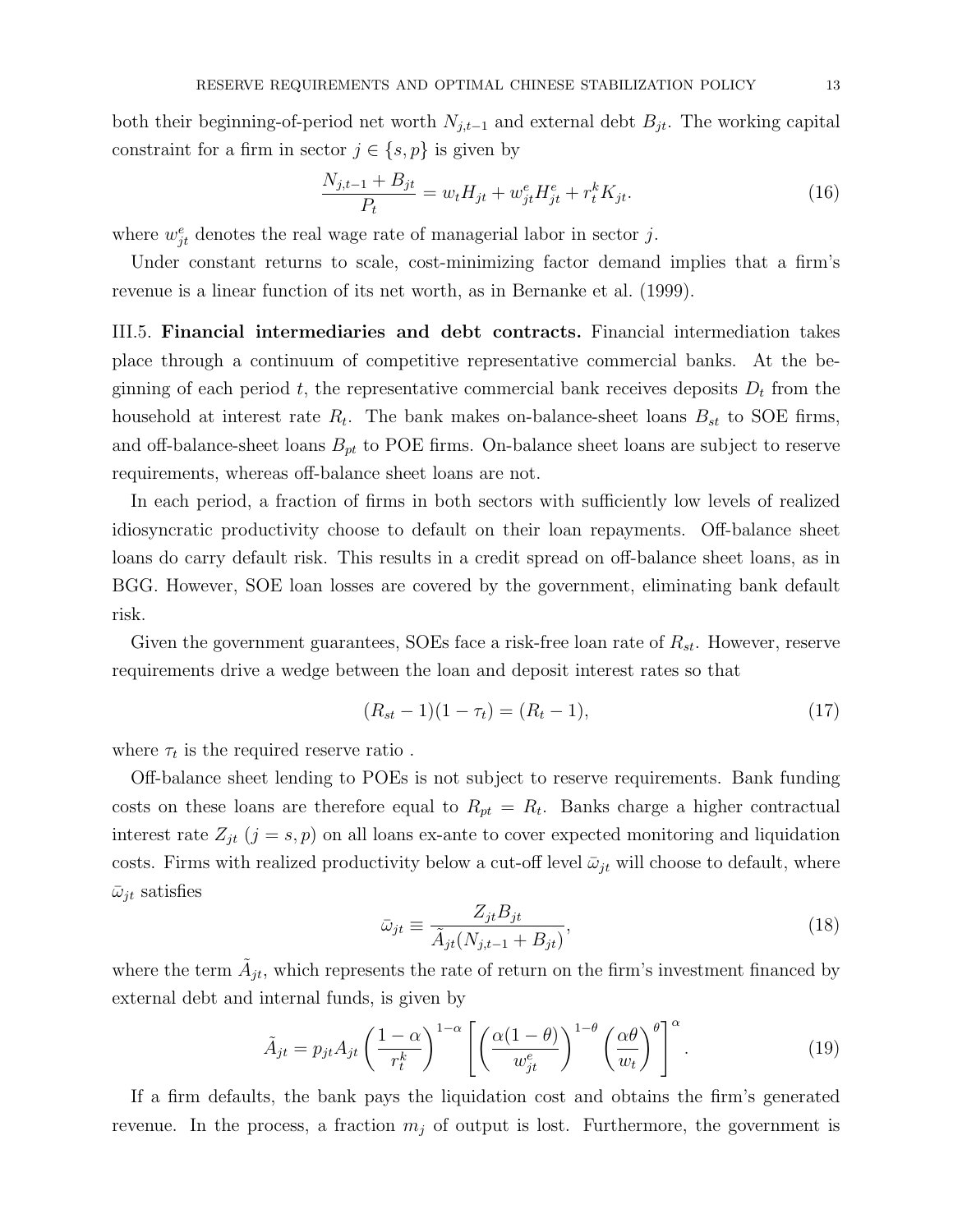assumed to cover a fraction  $l_i$  of the loan losses financed by lump-sum taxes collected from the households, where  $l_s = 1$  and  $l_p = 0$ , i.e. the government covers losses on SOE defaults but not on POE defaults.

We now describe the optimal contract. Denote by  $f(\overline{\omega}_{it})$  and  $g(\overline{\omega}_{it})$  the share of sector-j income that goes to the borrower and the lender, respectively. The optimal contract is a pair  $(\bar{\omega}_{jt}, B_{jt})$  chosen at the beginning of period t to maximize the borrower's expected period t income

$$
\max \tilde{A}_{jt}(N_{j,t-1} + B_{jt}) f(\overline{\omega}_{jt})
$$
\n(20)

subject to the lender's participation constraint

$$
\tilde{A}_{jt}(N_{j,t-1} + B_{jt})g_j(\overline{\omega}_{jt}) \ge R_{jt}B_{jt}.
$$
\n(21)

Finally, following Bernanke et al. (1999), we assume that a manager in sector  $j \in \{s, p\}$ survives at the end of each period with probability  $\xi_j$ , so that the average lifespan for the firm is  $\frac{1}{1-\xi_j}$ . The  $1-\xi_j$  fraction of exiting managers is assumed to be replaced by an equal mass of new managers, so that the population size of managers stays constant. New managers have start-up funds equal to their managerial labor income  $w_{jt}^e H_{jt}^e$ . For simplicity, we follow the literature and assume that each manager supplies one unit of labor inelastically and the managerial labor is sector specific (so that  $H_{jt}^e = 1$  for  $j \in \{s, p\}$ ).

The end-of-period aggregate net worth of all firms in sector j consists of profits earned by surviving firms plus managerial income

$$
N_{jt} = \xi_j \tilde{A}_{jt} (N_{j,t-1} + B_{jt}) f(\overline{\omega}_{jt}) + P_t w_{jt}^e H_{jt}^e.
$$
 (22)

III.6. Government policy. Following Chen et al. (2017), we assume that China's central bank (the PBOC) conducts monetary policy using the money supply (M2), rather than interest rates, as the primary policy instrument.<sup>15</sup> We assume that monetary policy follows a money growth rule, under which the growth rate of broad money supply is adjusted to respond to fluctuations in both the inflation rate and the GDP growth rate. Denote by  $\mu_t = \frac{M_t^s}{M_{t-1}^s}$  the growth rate of money supply  $M_t^s$ . The monetary policy rule is given by

$$
\mu_t = \bar{\mu} \left(\frac{\pi_t}{\bar{\pi}}\right)^{\psi_{mp}} \left(\frac{\gamma_t}{\bar{\gamma}}\right)^{\psi_{mp}},\tag{23}
$$

where the term  $\gamma_t \equiv \frac{GDP_t}{GDP_t}$  $\frac{GDP_{t}}{GDP_{t-1}}$  denotes the real GDP growth rate, the constant  $\bar{\mu}$  denotes the steady-state money growth rate,  $\bar{\pi}$  denotes the steady-state inflation rate,  $\bar{\gamma}$  denotes

<sup>15</sup>Chen et al. (2017) argues that the PBOC does this because China does not have a well-developed interbank market.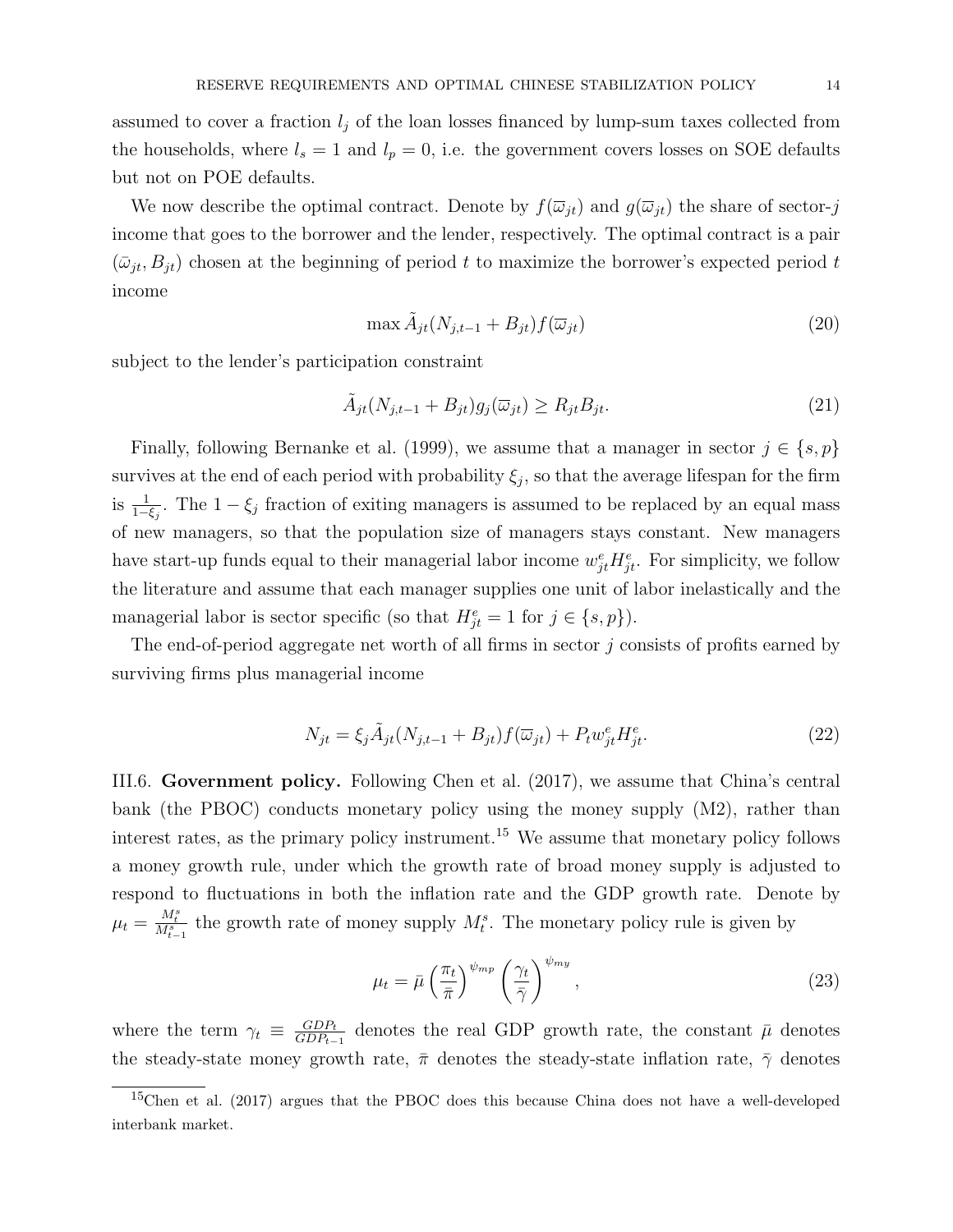the steady-state real GDP growth rate, and the parameters  $\psi_{mp}$  and  $\psi_{my}$  are the response coefficients.

The measure of money supply that we consider in this model corresponds to broad money supply in the data, and it includes both household holdings of currency and banks' on-balance sheet deposits (that is, total deposits net of off-balance sheet lending). In particular, we have

$$
M_t^s = M_t + D_t - B_{pt}.\tag{24}
$$

We consider two reserve requirement policy regimes. In our benchmark model, we assume that the government fixes the required reserve ratio at  $\tau_t = \overline{\tau}$ . We also consider an alternative reserve requirement policy under which the government varies  $\tau_t$  in response to fluctuations in inflation and output growth (Section IV.2).

Government spending, including both autonomous spending and spending on SOE bailout costs, are financed through lump-sum taxes on households.

III.7. Market clearing and equilibrium. In equilibrium, the markets for final goods, intermediate goods, capital and labor inputs, and loanable funds all clear. The final goods market clearing implies that

$$
Y_t^f = C_t + I_t + G_t + \frac{\Omega_p}{2} (\frac{\pi_t}{\pi} - 1)^2 C_t + \tilde{A}_{st} \frac{N_{s,t-1} + B_{st}}{P_t} m_s \int_0^{\overline{\omega}_{st}} \omega dF(\omega) + \tilde{A}_{pt} \frac{N_{p,t-1} + B_{pt}}{P_t} m_p \int_0^{\overline{\omega}_{pt}} \omega dF(\omega),
$$
(25)

where  $G_t$  denotes government autonomous spending. Intermediate goods market clearing implies that

$$
\Gamma_t = \left(\phi Y_{st}^{\frac{\sigma-1}{\sigma}} + (1-\phi) Y_{pt}^{\frac{\sigma-1}{\sigma}}\right)^{\frac{\sigma}{\sigma-1}}.\tag{26}
$$

Factor market clearing implies that

$$
K_{t-1} = K_{st} + K_{pt}, \quad H_t = H_{st} + H_{pt}.
$$
\n(27)

Loanable funds market clearing implies that

$$
B_{st}/(1 - \tau_t) + B_{pt} = D_t.
$$
\n(28)

For simplicity, we define real GDP as gross final output net of the costs of firm bankruptcies and price adjustments. In particular, real GDP is defined as

$$
GDP_t = C_t + I_t + G_t. \tag{29}
$$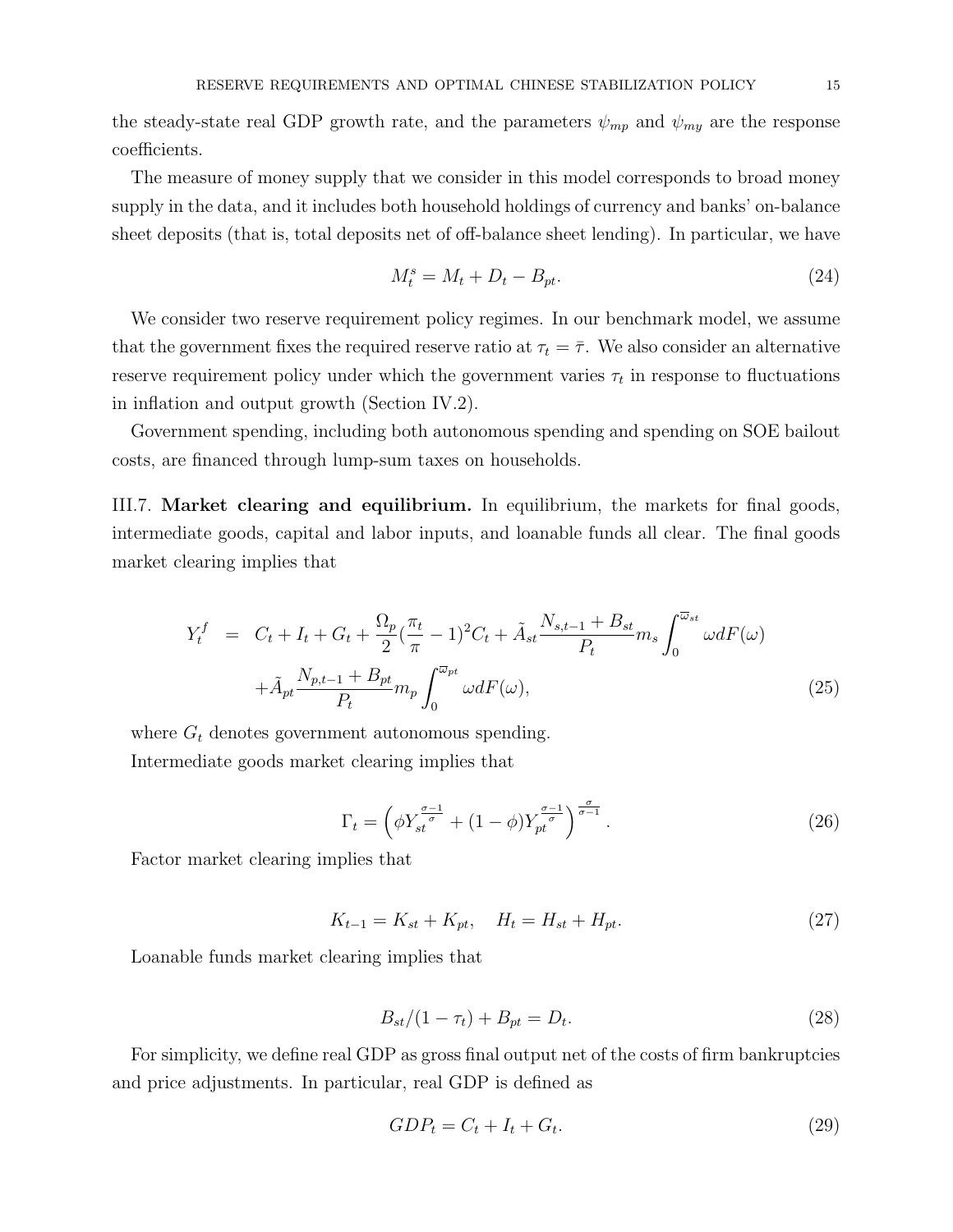We define a measure of aggregate TFP (based on aggregate output) as

$$
\tilde{A}_{Y,t} = \frac{Y_t^f}{(K_{st} + K_{pt})^{1-\alpha} H_t^{\alpha \theta}}.
$$
\n(30)

#### IV. QUANTITATIVE RESULTS

To evaluate the macroeconomic implications of alternative policy rules, we solve the model numerically based on calibrated parameters.

IV.1. Calibration. We calibrate five sets of parameters in the model. The first set are those in the household decision problem. These include  $\beta$ , the subjective discount factor;  $\eta$ , the inverse Frisch elasticity of labor supply;  $\Psi$ , the utility weight on leisure;  $\delta$ , the capital depreciation rate; and  $\Omega_k$ , the investment adjustment cost parameter. The second set are those in the retailers' decision problem, including  $\epsilon$ , the elasticity of substitution between differentiated retail products; and  $\Omega_p$ , the price adjustment cost parameter. The third set includes parameters in the decisions for firms and financial intermediaries. These include g, the average trend growth rate;  $\omega_m$  and k, the scale and the shape parameters for the idiosyncratic shock distribution;  $\alpha$ , the capital share in the production function;  $\theta$ , the share of labor supplied by the household;  $\psi$ , the share of SOE products in the intermediate good basket;  $\sigma$ , the elasticity of substitution between SOE products and POE products;  $\overline{A}_s$  and  $\bar{A}_p$ , the average productivity of the SOE firms and POE firms, respectively;  $m_s$  and  $m_p$ , the monitoring costs for SOE firms and POE firms, respectively; and  $\xi_s$  and  $\xi_p$ , the survival rates of managers for SOE firms and POE firms, respectively. The fourth set of parameters are those in government policy, which include  $\bar{\pi}$ , steady-state inflation (as well as the inflation target);  $\bar{\tau}$ , the steady-state required reserve ratio;  $\psi_{mp}$  and  $\psi_{my}$ , the parameters in the money growth rule; and  $\frac{G}{GDP}$ , the steady-state ratio of government consumption to real GDP. The fifth set are parameters in the technology shock processes, including  $\rho_j$  and  $\sigma_j$ , the persistence and standard deviation of the productivity shocks to each sector  $j \in \{s, p\}$ . Table 3 summarizes the calibrated parameter values.

A period in the model corresponds to one quarter. We set the subjective discount factor to  $\beta = 0.995$ . We set  $\eta = 2$ , implying a Frisch labor elasticity of 0.5, which lies in the range of empirical studies. We calibrate  $\Psi = 18$  such that the steady state value of labor hour is about one-third of total time endowment (which itself is normalized to 1). For the parameters in the capital accumulation process, we calibrate  $\delta = 0.035$ , implying an annual depreciation rate of 14%, as in the Chinese data. We have less guidance for calibrating the investment adjustment cost parameter  $\Omega_k$ . We use  $\Omega_k = 1$  as a benchmark, which lies in the range of empirical estimates of DSGE models (Christiano, Eichenbaum, and Evans, 2005; Smets and Wouters, 2007; Liu, Wang, and Zha, 2013).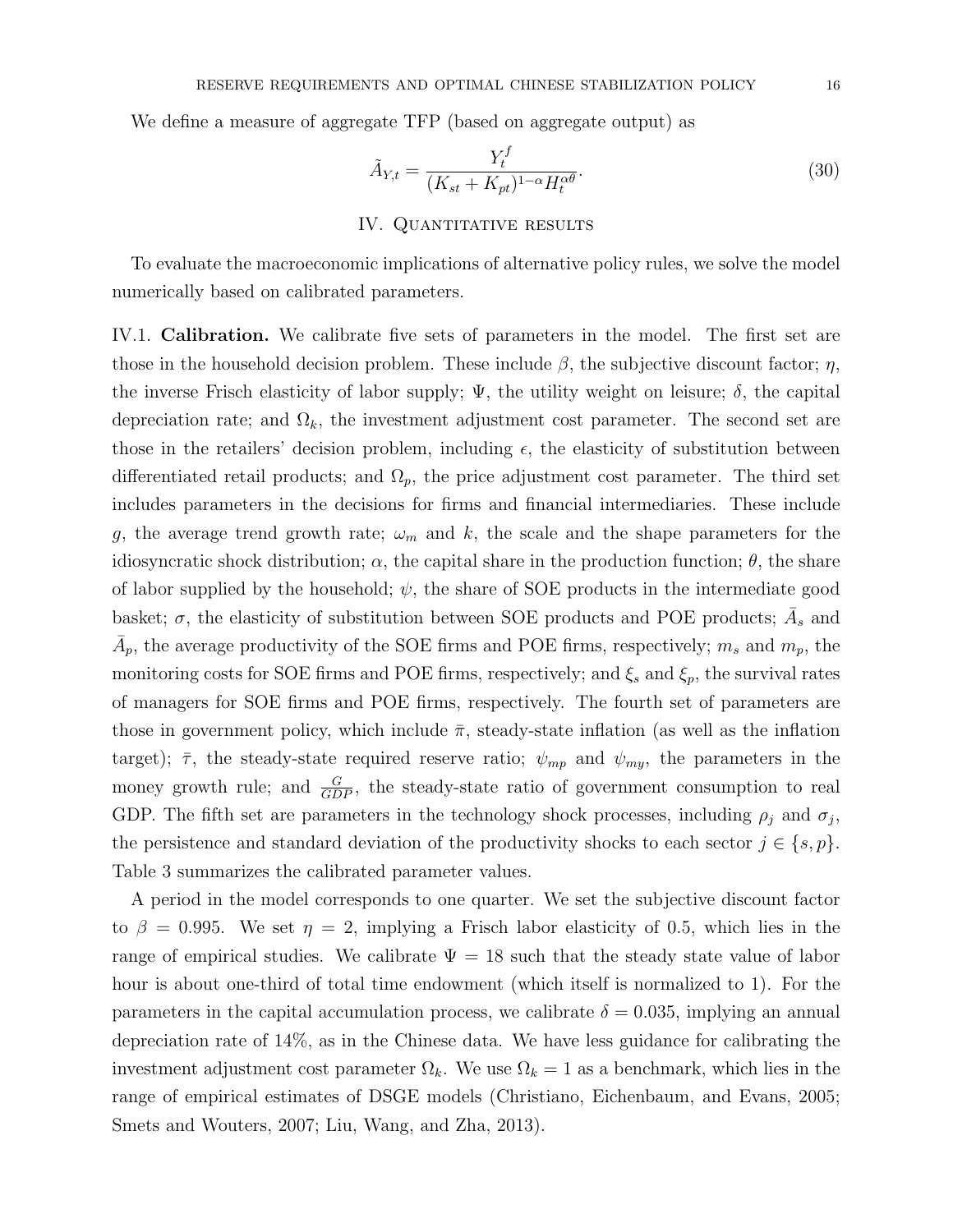For the parameters in the retailers' decision problems, we calibrate the elasticity of substitution between differentiated retail goods  $\epsilon$  at 10, implying an average gross markup of 11%, which is in the range estimated by Basu and Fernald (1997). We set  $\Omega_p = 22$ , implying an average duration of price contracts of about three quarters.<sup>16</sup>

For the technology parameters, we set the steady-state balanced growth rate to  $g = 1.0125$ , implying an average annual growth rate of 5%. We assume that the idiosyncratic productivity shocks are drawn from a Pareto distribution with the cumulative density function  $F(\omega)$  =  $1 - (\frac{\omega_m}{\omega})$  $(\omega_m)^k$  over the range  $[\omega_m,\infty)$ . We calibrate the scale parameter  $\omega_m$  and the shape parameter k to match empirical estimates of cross-firm dispersions of TFP in China's data. In particular, Hsieh and Klenow (2009) estimated that the standard deviation of the logarithm of TFP across firms is about 0.63 in 2005. Since  $\omega$  is drawn from a Pareto distribution, the logarithm of  $\omega$  (scaled by  $\omega_m$ ) follows an exponential distribution with a standard deviation of  $1/k$ . To match the empirical dispersion of TFP estimated by Hsieh and Klenow (2009), we set  $k = 1/0.63$ . To keep the mean of  $\omega$  at one then requires  $\omega_m = \frac{k-1}{k}$  $\frac{-1}{k}$ . This results in  $k = 1.587$  and  $\omega_m = 0.37$ . For the scale parameters in the sector-specific TFP, we normalize  $\bar{A}_s = 1$  and calibrate  $\bar{A}_p = 1.42$ , consistent with the average TFP gap between POEs and SOEs estimated by Hsieh and Klenow (2009).

We calibrate the labor income share to  $\alpha = 0.5$ , consistent with empirical evidence in Chinese data (Brandt, Hsieh, and Zhu, 2008; Zhu, 2012). We then calibrate the share of household labor income in total labor income to  $\theta = 0.9$ , implying that the managerial labor share is 0.1. We set  $\psi = 0.45$ , so that the steady-state share of SOE output in the industrial sector is 0.3, as in the data. We set the elasticity of substitution between SOE output and POE output to  $\sigma = 3$ , which lies in the range estimated by Chang et al. (2015).<sup>17</sup>

For the parameters associated with financial frictions, we follow Bernanke et al. (1999) and set the liquidation cost parameters to  $m_s = m_p = 0.15$ . We set the SOE manager's survival rate to  $\xi_s = 0.97$ , implying an average term for the SOE manager of about eight years. We set the POE manager's survival rate to  $\xi_p = 0.69$ , implying an average term of

<sup>&</sup>lt;sup>16</sup>Log-linearizing the optimal pricing decision equation (10) around the steady state leads to a linear form of Phillips curve relation with the slope of the Phillips curve given by  $\kappa = \frac{\epsilon - 1}{\Omega_p} \frac{C}{Y}$ . Our calibration implies a steady state ratio of consumption to gross output of about 50%. The values of  $\epsilon = 10$  and  $\Omega_p = 22$  imply that  $\kappa = 0.2$ . In an economy with Calvo-type price contracts, the slope of the Phillips curve is given by  $(1 - \beta \alpha_p)(1 - \alpha_p)/\alpha_p$  where  $\alpha_p$  is the probability that a firm cannot re-optimize prices. To obtain a slope of 0.2 for the Phillips curve in the Calvo model,  $\alpha_p$  must be set equal to 0.66, which corresponds to an average duration of price contracts of about three quarters.

 $17$ Chang et al. (2015) estimate that the elasticity of substitution between SOE and POE output is about 4.53 if annual output data are used. The estimated elasticity is about 1.92 if monthly sales are used to measure output.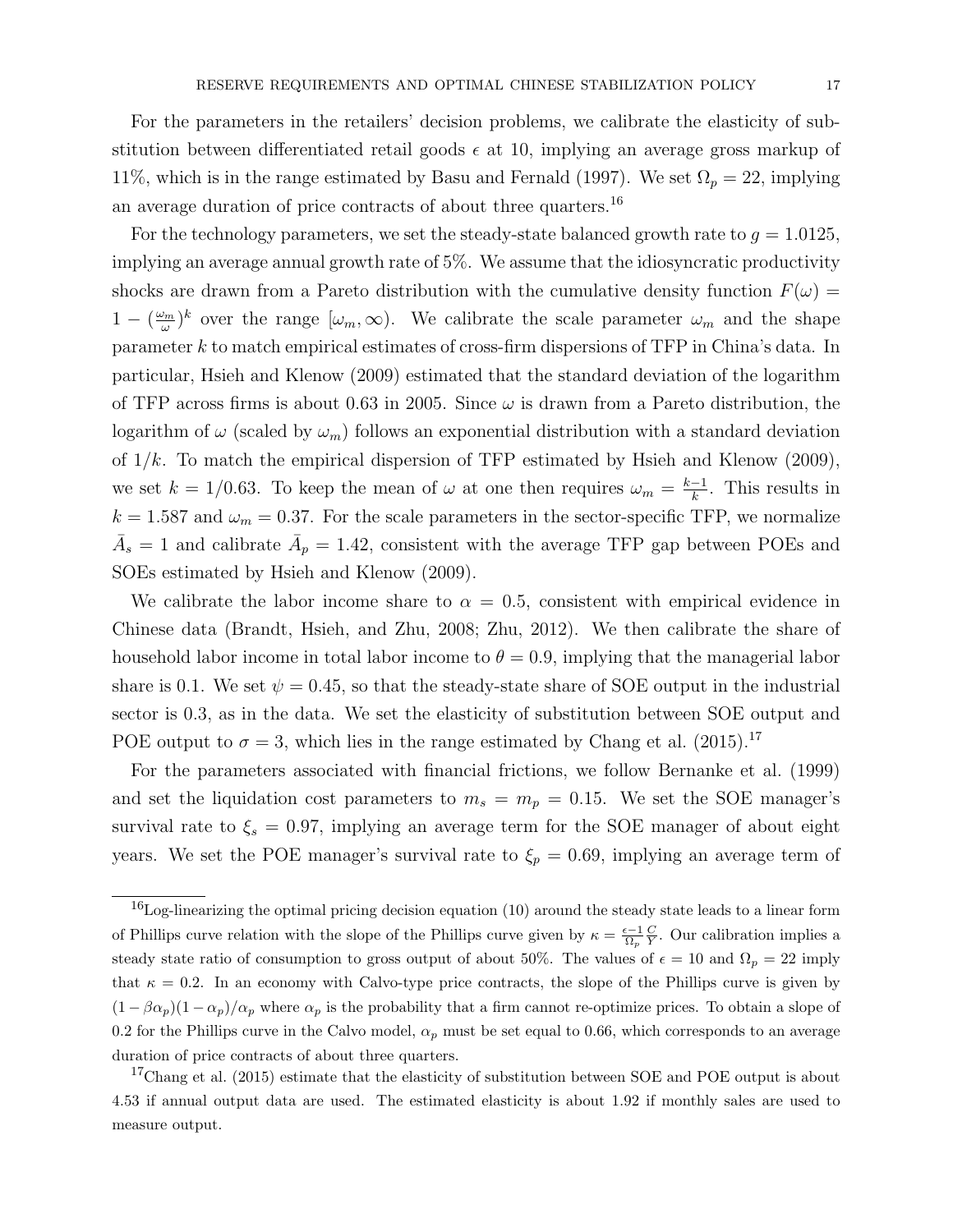about nine months. These survival rates are chosen to yield the steady state outcome that the annual bankruptcy ratio is 0.25 for SOEs and 0.10 for POEs. These numbers match the annual fraction of industrial firms that earns negative profits reported by China's National Bureau of Statistics's (NBS) Annual Industrial Survey.

For the monetary policy parameters, we set the steady-state inflation target  $\bar{\pi}$  to 2% per year. We calibrate the steady-state required reserve ratio to  $\bar{\tau} = 0.15$ . We set the money growth rule parameters to  $\psi_{mp} = -0.65$  and  $\psi_{mp} = 0.30$ , consistent with the policy parameters estimated by Chen et al. (2017) for normal times when actual real GDP growth exceeds the policy target.<sup>18</sup>

For the fiscal policy parameters, we set the government consumption-to-GDP ratio at 0.14%, which corresponds to the sample average in Chinese data from 2001 to 2015.

Finally, for the technology shock parameters, we follow the standard real business cycle literature and set the persistence parameter to  $\rho_i = 0.95$  and the standard deviation parameter to  $\sigma_j = 0.01$  for  $j \in \{s, p\}$ . In our quantitative analysis below, we consider two separate cases: one with an aggregate TFP shock, so that the two sectoral shocks are perfectly correlated; and the other with sector-specific TFP shocks, so that the two shocks are independent.

IV.2. Simple monetary policy rules. We consider simple monetary policy rules under which the central bank adjusts the relevant policy instrument  $(\mu, \tau)$ , or both) to respond to deviations of the inflation rate and real GDP growth from target.

In our model, there is a steady-state tradeoff associated with the level of reserve requirements. A higher required reserve ratio leads to higher aggregate productivity because it shifts resources from SOEs to POEs. However, a higher  $\tau$  also raises the incidence of costly SOE bankruptcies. Under our calibration, there is an interior optimum for the steady state required reserve ratio (at  $\tau^* = 0.34$ ) that maximizes social welfare. However, small deviations from this optimum yield only modest welfare losses. For example, reducing the steady-state value of  $\tau$  from the optimal level of 0.34 to our benchmark level of 0.15 only leads to a small welfare loss of about 0.0004%.

In what follows, we focus on the implications of the money growth rule and reserve requirement rule for the stabilization of business cycle fluctuations. We evaluate the effectiveness of

<sup>&</sup>lt;sup>18</sup>The money growth rule considered by Chen et al. (2017) contains lagged money growth along with inflation and GDP growth on the right hand side. For simplicity, we do not include the lagged money growth rate in the monetary policy rule in our model, but we have adjusted our calibration parameters to accommodate this difference. Specifically, their estimated coefficients for lagged money growth, inflation, and GDP growth gap are 0.391, -0.397, and 0.183, respectively. We set the policy coefficients in our model to  $\psi_{mp} = -0.397/(1 - 0.391) = -0.65$  and  $\psi_{mp} = 0.183/(1 - 0.391) = 0.30$ .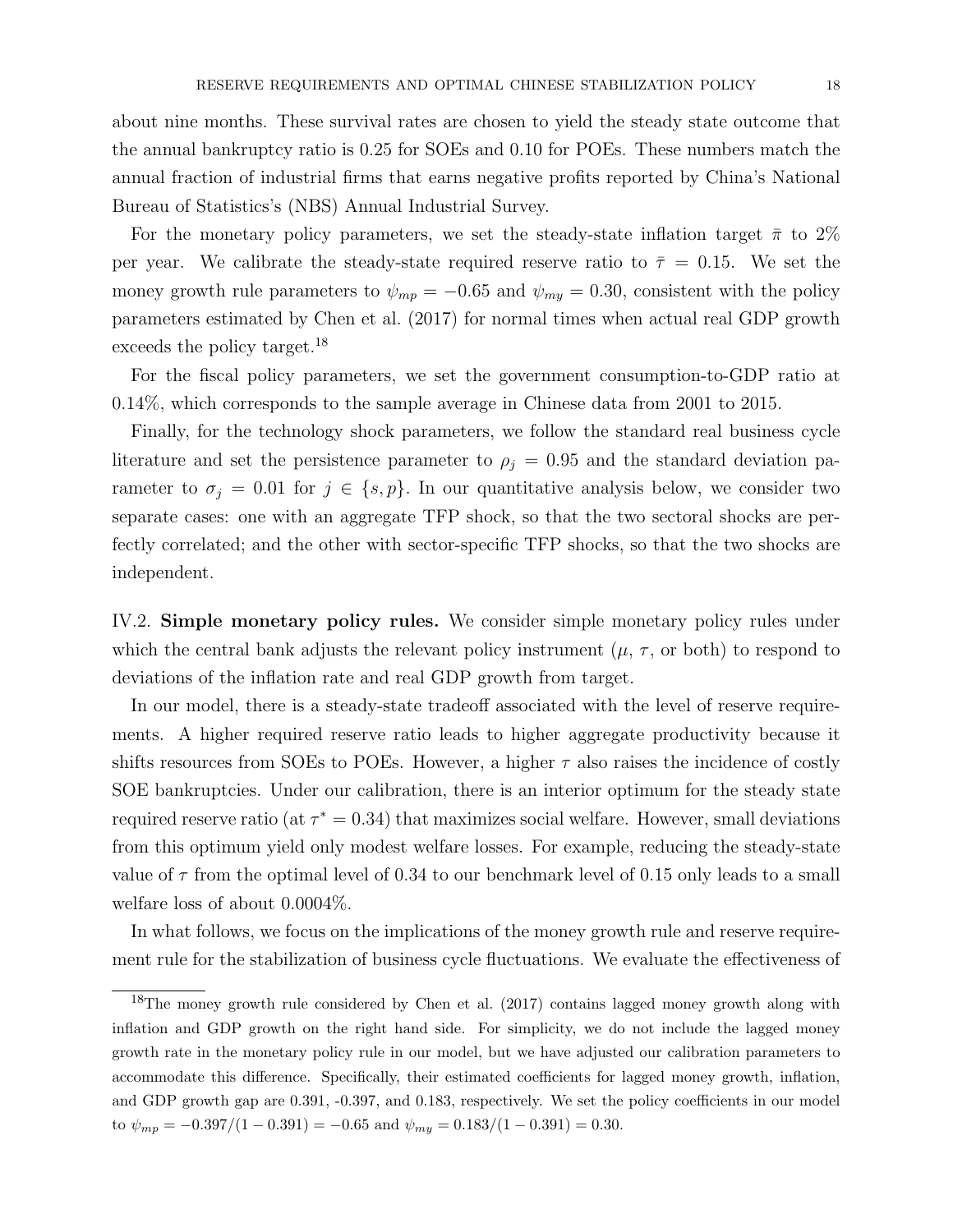alternative policy rules for macro stabilization against a benchmark policy regime in which the central bank follows the money growth rule, while keeping the required reserve ratio constant at its steady state level. For convenience of references, we rewrite the money growth rule in Eq (23) in logarithmic form here

$$
\ln\left(\frac{\mu_t}{\mu}\right) = \psi_{mp} \ln\left(\frac{\pi_t}{\bar{\pi}}\right) + \psi_{my} \ln\left(\frac{\gamma_t}{\bar{\gamma}}\right). \tag{31}
$$

In the benchmark model, we calibrate the money growth rule parameters  $\psi_{mp}$  and  $\psi_{mp}$  based on the empirical estimation by Chen et al. (2017).

We also consider a reserve requirement rule in the form

$$
\ln\left(\frac{\tau_t}{\tau}\right) = \psi_{\tau p} \ln\left(\frac{\pi_t}{\bar{\pi}}\right) + \psi_{\tau y} \ln\left(\frac{\gamma_t}{\bar{\gamma}}\right),\tag{32}
$$

where the parameters  $\psi_{\tau p}$  and  $\psi_{\tau y}$  measure the responsiveness of the required reserve ratio to changes in inflation and real GDP growth.

We compare the macro implications of three alternative policy regimes relative to the benchmark regime. The first alternative policy is an optimal money growth rule, under which the reaction coefficients  $\psi_{mp}$  and  $\psi_{mp}$  in Eq. (31) are chosen to maximize the representative household's welfare, while the required reserve ratio is kept at the benchmark value (i.e.,  $\tau_t = 0.15$ ). The second alternative policy is an optimal reserve requirement rule, under which the reaction coefficients  $\psi_{\tau p}$  and  $\psi_{\tau y}$  in Eq. (32) are chosen to maximize welfare, while the money growth rate follows the benchmark policy rule with calibrated values of  $\psi_{mp}$  and  $\psi_{my}$ . The third alternative policy that we consider is a jointly optimal rule, under which all four reaction coefficients  $\psi_{mp}$ ,  $\psi_{mp}$ ,  $\psi_{\tau p}$ , and  $\psi_{\tau y}$  are optimally set to maximize welfare.

We measure welfare gains under each counterfactual policy relative to the benchmark model as the percentage change in permanent consumption that would leave the representative household indifferent between living in an economy under a given optimal policy rule and in the benchmark economy. Denote by  $C_t^b$  and  $H_t^b$  the allocations of consumption and hours worked under the benchmark policy regime. Denote by  $V^a$  the value of the household's welfare obtained from the equilibrium allocations under an alternative policy regime. Then, the welfare gain under the alternative policy relative to the benchmark is measured by the constant  $\chi$ , which is implicitly solved from

$$
E\sum_{j=0}^{\infty} \beta^j \left[ \ln(C_{t+j}^b(1+\chi)) - \Psi \frac{(H_{t+j}^b)^{1+\eta}}{1+\eta} \right] = V^a.
$$
 (33)

IV.3. Macroeconomic implications of optimal policy rules. To study the implications of alternative policy rules for macroeconomic stability and social welfare, we consider two types of shocks: an aggregate TFP shock and a sector-specific TFP shock. In the case with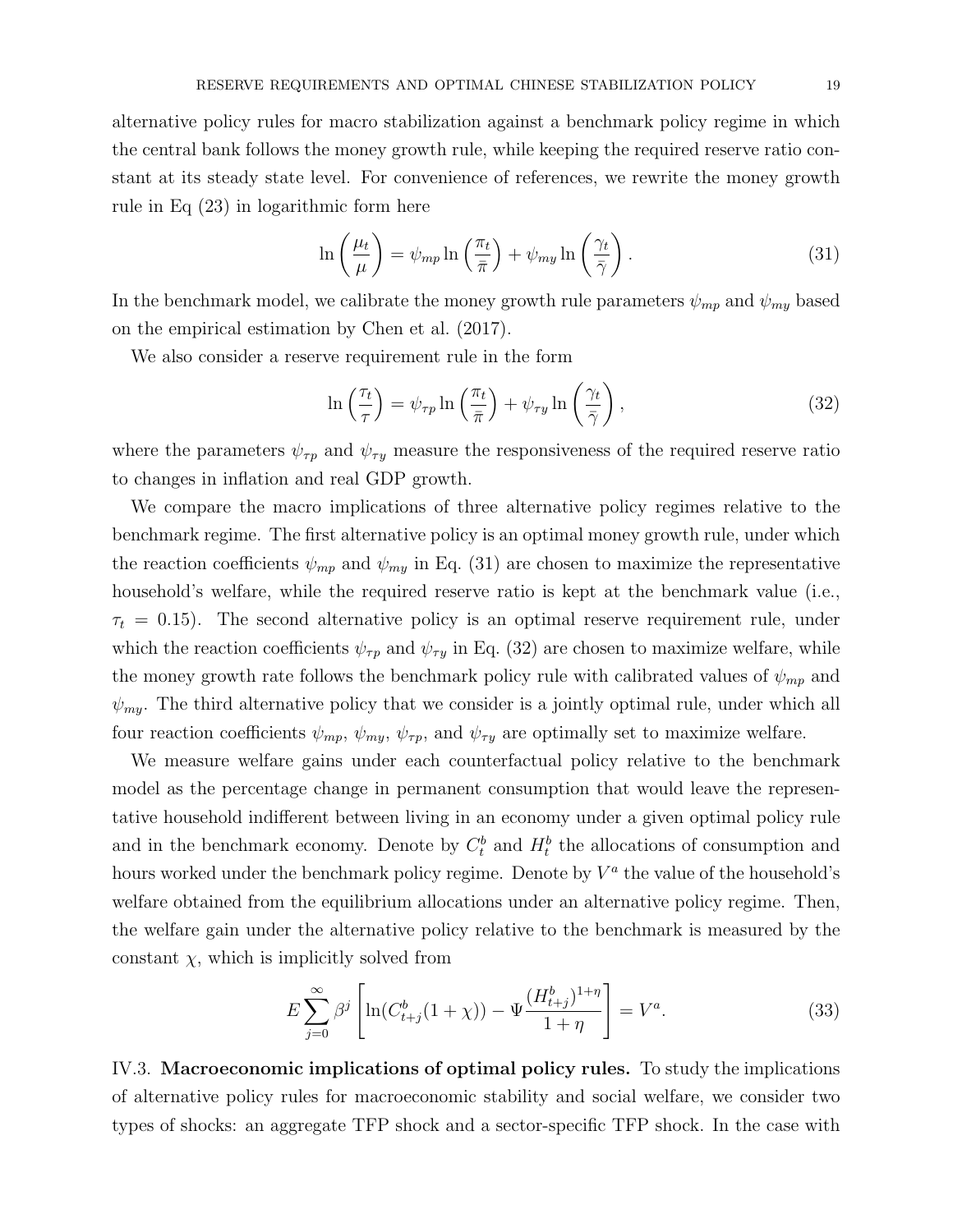a sector-specific shock, we discuss the results under a POE-specific TFP shock in the text and leave the discussions about SOE-specific TFP shocks in the online appendix.

We first consider the case with an aggregate TFP shock. Panel A of Table 4 shows the macroeconomic volatilities under four different policy regimes. It also shows welfare gains for each alternative policy rule relative to the benchmark regime. Under the benchmark policy (Column (1)), the money growth rate responds negatively to deviations of inflation from target and positively to deviations of real GDP growth from the steady state, with the response coefficients calibrated based on Chen et al. (2017). As Chen et al. (2017) argue, the benchmark policy rule reflects the pro-growth monetary policy followed by the PBOC. This pro-growth monetary policy also appears to be consistent with optimal policy when the central bank is restricted to optimizing over either of the two policy instruments in isolation (Columns 2 and 3 in Panel A).

Under the optimal  $\tau$  rule (Column 2), the required reserve ratio increases with inflation and decreases with real GDP growth. Thus, the optimal  $\tau$  rule leans against inflation fluctuations but accommodates GDP movements. When inflation falls (e.g., following a positive TFP shock), the central bank eases reserve requirements to stimulate aggregate demand and mitigate the fall in inflation. However, the central bank eases reserve requirements when real GDP growth accelerates. Easing reserve requirements helps to mitigate the inefficient boom in aggregate demand stemming from the financial accelerator mechanism in our model. With government guarantees on SOE loans only, the financial accelerator effect is limited to the POE sector. As a result, the POE sector is more cyclically sensitive than the SOE sector. However, easing reserve requirements reallocates resources from the POE sector to the SOE sector, and thus helps stabilize aggregate output fluctuations. Overall, the optimal reserve requirement rule better stabilizes both real GDP and inflation fluctuations than the benchmark policy (judged from the standard deviations of these variables), and it also leads to modest welfare gains relative to the benchmark policy (about 0.0280% of consumption equivalent).

Under the optimal money growth rule (Column 3), the money growth coefficients are chosen to maximize social welfare while reserve requirements are held constant. Under aggregate TFP shocks, the optimal money growth rule leans against inflation and accommodates real GDP growth. Policy under the optimal money growth rule is therefore qualitatively similar to the pro-growth PBOC policy documented by Chen et al. (2017). In particular, following a positive TFP shock that lowers inflation and raises output, the central bank raises the money supply under the optimal money growth rule. This stimulates aggregate demand and mitigates the decline in inflation. Overall, the optimal money growth rule is more effective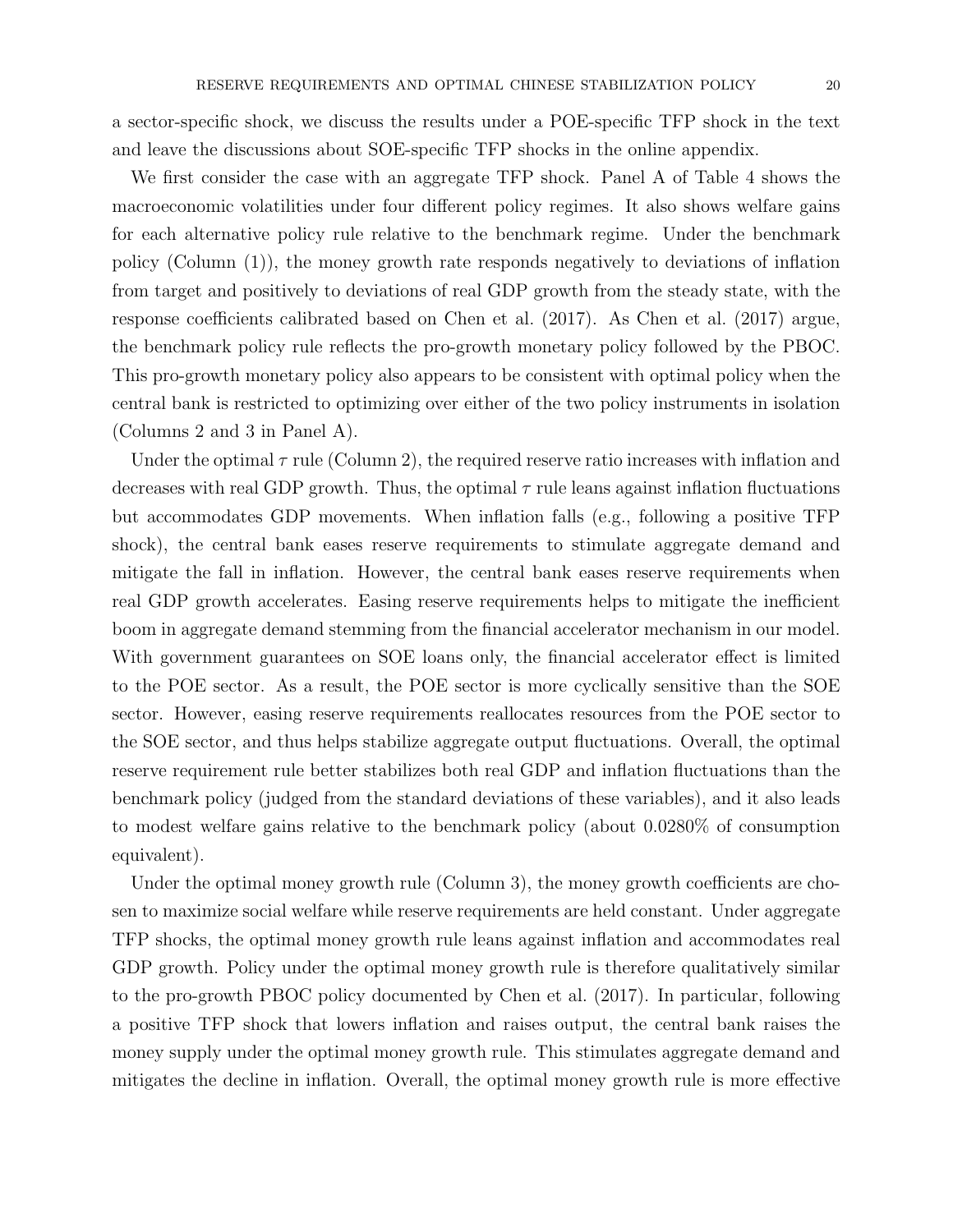in stabilizing real GDP and inflation than the benchmark policy. It also leads to a modest welfare gain (about 0.0275% of consumption equivalent).

Under the jointly optimal policy rule, the central bank can use both policy instruments. Similar to the individually optimal policy rules, the jointly optimal rules lean against inflation. In particular, when the economy is buffeted by aggregate TFP shocks (Panel A, Column (4)), the central bank raises the money growth rate and lowers reserve requirements to mitigate the declines in inflation driven by TFP shocks. The central bank also eases reserve requirements when real GDP growth accelerates. The reduction in reserve requirements not only stimulates aggregate demand by lowering lending rates, which in isolation mitigates the fall in inflation. However, reserve requirement reductions also reallocate resources from the cyclically sensitive POE sector to the less sensitive SOE sector, which reduces aggregate supply and thus helps stabilize output fluctuations. Since the reserve requirement adjustments enhance the central bank's ability to stabilize output, optimal monetary policy exhibits a more standard central bank response, in which the central bank tightens the money supply when GDP growth accelerates. Overall, the jointly optimal policy improves macroeconomic stability relative to the benchmark policy. It also leads to a modest welfare gain relative to the other policy rules. However, these additional welfare gains from pursuing jointly optimal policy are modest, because the aggregate TFP shock does not move relative prices and thus, does not directly call for reallocation of factors across sectors.

If the economy is hit by sector-specific shocks, however, optimal cyclical adjustments in reserve requirements could play a more important role in stabilizing macroeconomic fluctuations and improving welfare. For example, consider the case of an POE-specific productivity shock (shown in Panel B of Table 4).

As in the case with an aggregate TFP shock, we again observe that the individually optimal  $\tau$  rule and money growth rule are both effective for improving macroeconomic stability and welfare relative to the benchmark policy regime. However, moving from the individually optimal money growth or reserve requirement rules to the regime with jointly optimal rules under POE-specific TFP shocks results in larger welfare gains than those experienced under aggregate shocks.<sup>19</sup> In particular, under the jointly optimal rule, the central bank can adjust reserve requirements to alleviate inefficient fluctuations in the relative prices of sectoral goods caused by sector-specific shocks and also adjust money supply growth to yield desired price stability results.

<sup>19</sup>A similar set of results are obtained in the case with SOE-specific TFP shocks, as we report in the online appendix.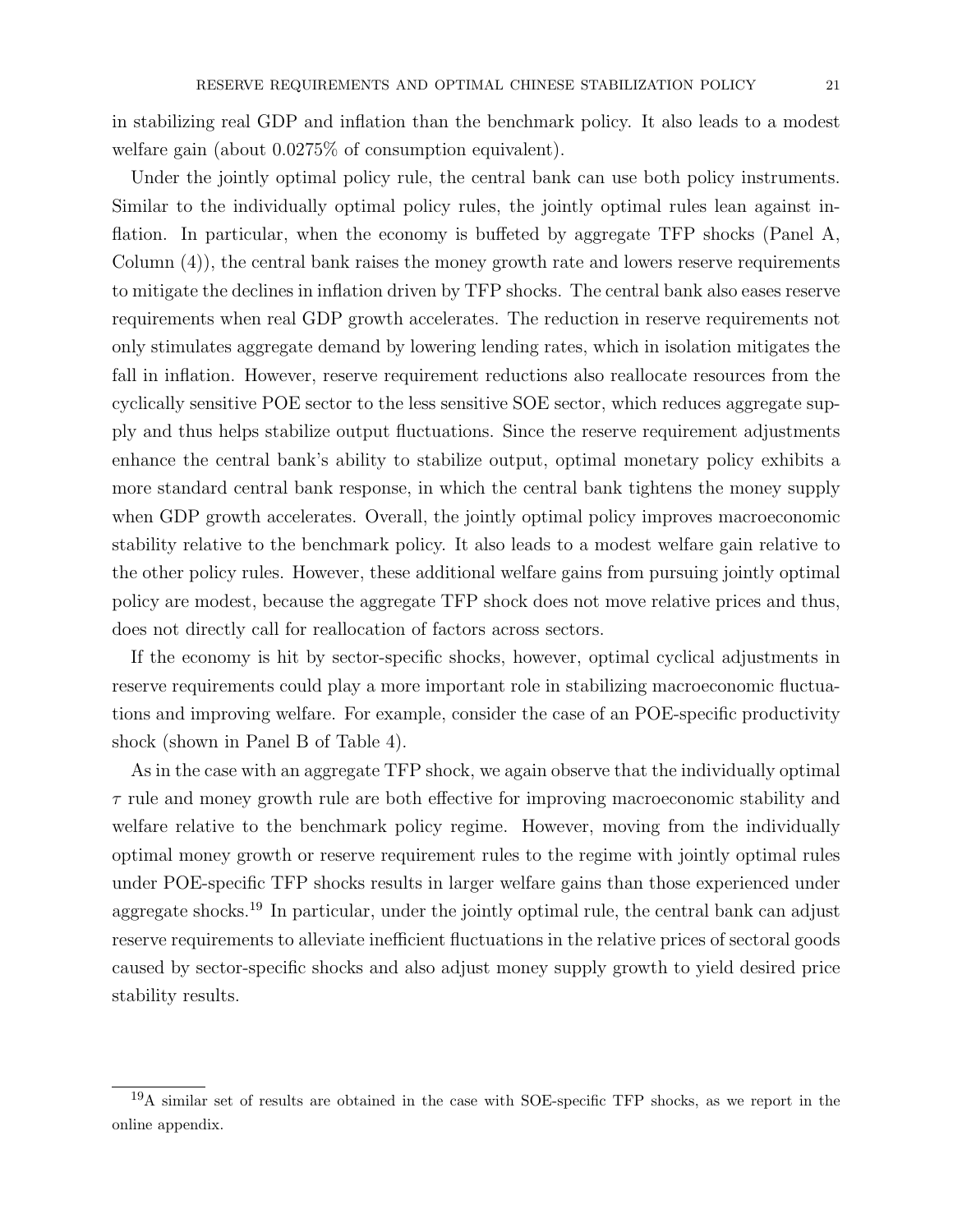IV.4. Transmission mechanisms. To help understand the economic mechanism underlying our quantitative results, we examine impulse responses. We focus on two different shocks: an aggregate TFP shock and a POE-specific TFP shock.

IV.4.1. Impulse responses to an aggregate TFP shock. Figure 3 displays the impulse responses following a positive aggregate TFP shock under the benchmark policy as well as each of the three alternative policy regimes.

Under the benchmark policy (the black solid line), a positive aggregate TFP shock raises real GDP and lowers inflation, and the central bank responds by expanding the money supply, while the required reserve ratio is kept constant by assumption. The shock raises outputs in both sectors, with more persistent output responses in the POE sector.

As POE leverage rises, the POE bankruptcy rate also increases. This results in a larger credit spread on POE loans. The increase in credit spread makes it more costly for POE firms to borrow, further raising the POE bankruptcy rate. This financial accelerator mechanism leads to persistent responses of POE output. However, given government guarantees, SOE loans bear no default risks. Thus, SOE credit spreads do not respond to changes in aggregate TFP and the financial accelerator mechanism is muted. The improvement in aggregate TFP therefore lowers the SOE bankruptcy rate. Overall, the shock generates a positive, but relatively short-lived SOE output response.

The aggregate TFP shock leads to different aggregate dynamics under the three counterfactual policy regimes. Consider first the optimal reserve requirement  $(\tau)$  rule. As discussed in Section IV.3, the optimal  $\tau$  rule leans against inflation and accommodates fluctuations in real GDP growth. Since the aggregate TFP shock reduces inflation and raises output, the central bank responds by easing reserve requirements to stimulate aggregate demand and mitigate the decline in inflation. Figure 3 shows that the optimal  $\tau$  rule (the red dashed lines) is very effective in dampening inflation fluctuations. It also generate larger but less persistent output responses through than those under the benchmark policy. The optimal adjustments in  $\tau$  also reallocate resources across sectors. By lowering the funding costs for SOE firms, the policy response reduces the probability of SOE bankruptcies. All else equal, this shifts resources from the POE sector to the SOE sector, leading to a larger boom in SOE output than in POE output. However, the aggregate demand effect offsets this reallocation effect. As aggregate demand rises following the reduction in  $\tau$ , the financial accelerator that operates in the POE sector leads to greater responses in POE output. Under our calibration, the aggregate demand effect dominates the reallocation effect, and the shock thus raises POE output more than SOE output.

Under the optimal money growth  $(\mu)$  rule, the decline in inflation and the acceleration in real GDP growth both call for a more aggressive expansion of money supply. As shown in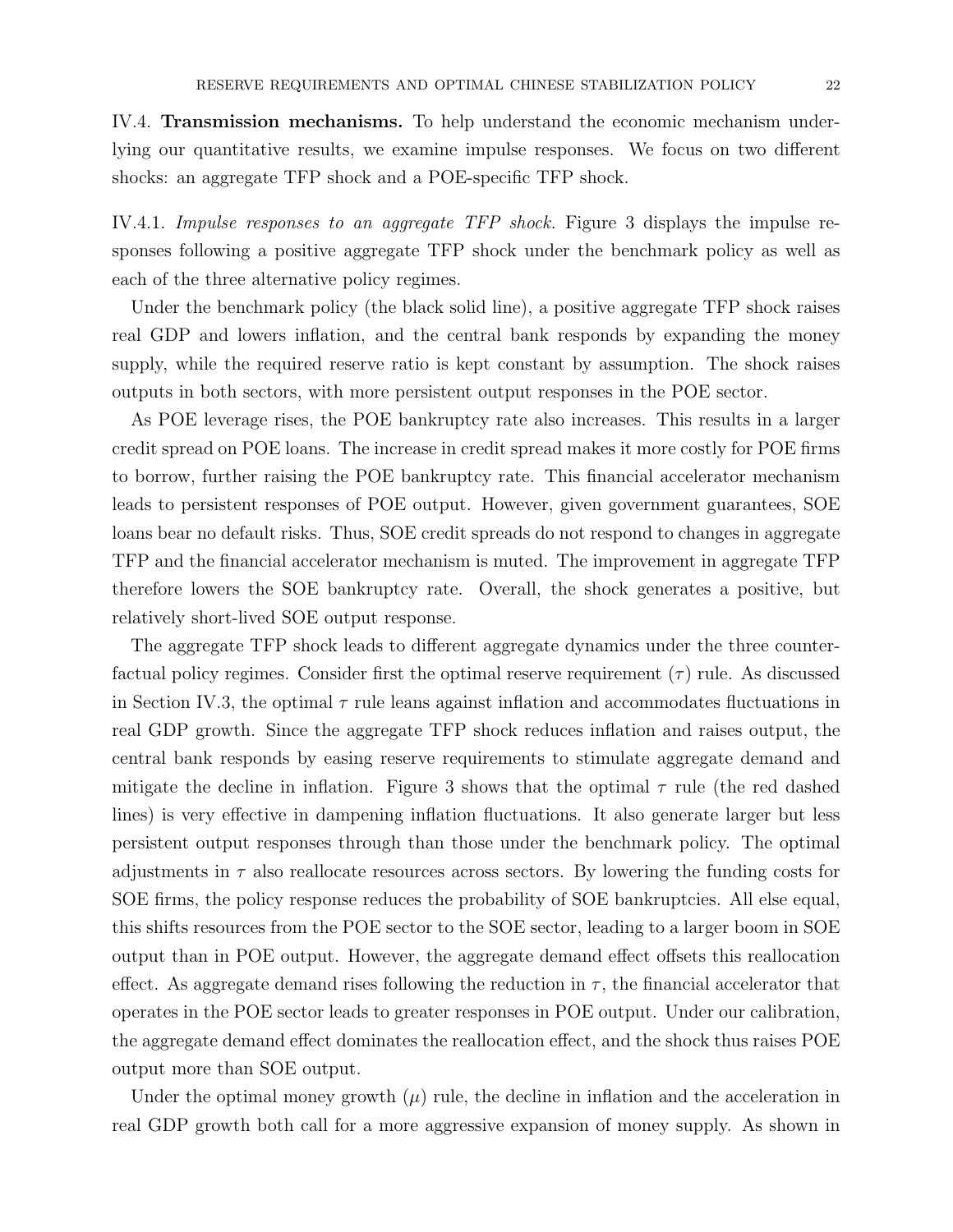Figure 3, the optimal  $\mu$  rule (the blue dashed lines) is also effective for stabilizing inflation. As money growth accelerates, the nominal deposit rate falls to clear the money market and reduces the funding costs for SOE firms. This lowers the SOE bankruptcy ratio. The expansion in money supply also stimulates aggregate demand and raises POE output more than SOE output through the financial accelerator mechanism.

Under the jointly optimal policy (the magenta dashed lines), the central bank adjusts both  $\tau$  and  $\mu$ . As discussed in Section IV.3, both instruments are used to stabilize inflation, resulting in muted inflation responses to the aggregate TFP shock. However, unlike the other policy rules, the jointly optimal policy calls for adjusting the money growth rate to lean against GDP fluctuations. Thus, under this policy regime, both money growth and the required reserve ratio decline sharply in response to the positive TFP shock. Since the central bank is able to also use reserve requirements to stabilize inflation, the money growth instrument is "freed up" to stabilize output fluctuations. Quantitatively, the jointly optimal policy leads to slightly smaller and less persistent fluctuations in real GDP compared to the individually optimal rules.

IV.4.2. Impulse responses to a POE-specific TFP shock. Figure 4 shows the impulse responses following a positive, POE-specific TFP shock under the four alternative policy regimes.

Under the benchmark policy, the POE-specific TFP shock raises both real GDP and inflation. The shock also reallocates capital and labor toward the more productive POE sector, so that POE output expands and SOE output contracts. To finance the output expansion, POE leverage increases, leading to a rise in the POE bankruptcy rate. Since POE demand for off-balance sheet loans rises, the competition for funding also raises the interest rate for on-balance sheet loans to SOEs. Thus, the SOE bankruptcy rate also increases.

The increase in inflation following a positive POE-specific TFP shock is somewhat surprising. In a standard one-sector model, a positive TFP shock typically reduces inflation. In our model, however, the change in inflation depends on the relative strength of two competing forces: the standard mechanism through which a productivity improvement reduces inflation and a new mechanism stemming from money market equilibrium.

The money market clearing condition (24) satisfies

$$
M_t^s = M_t + D_t - B_{pt}.
$$

Under the benchmark policy, money supply growth responds with fixed coefficients to inflation and real GDP. The improvement in POE productivity drives up demand for POE loans (i.e.,  $B_{pt}$  rises), which reduces the available funds for SOEs  $(D_t - B_{pt})$ . For any given money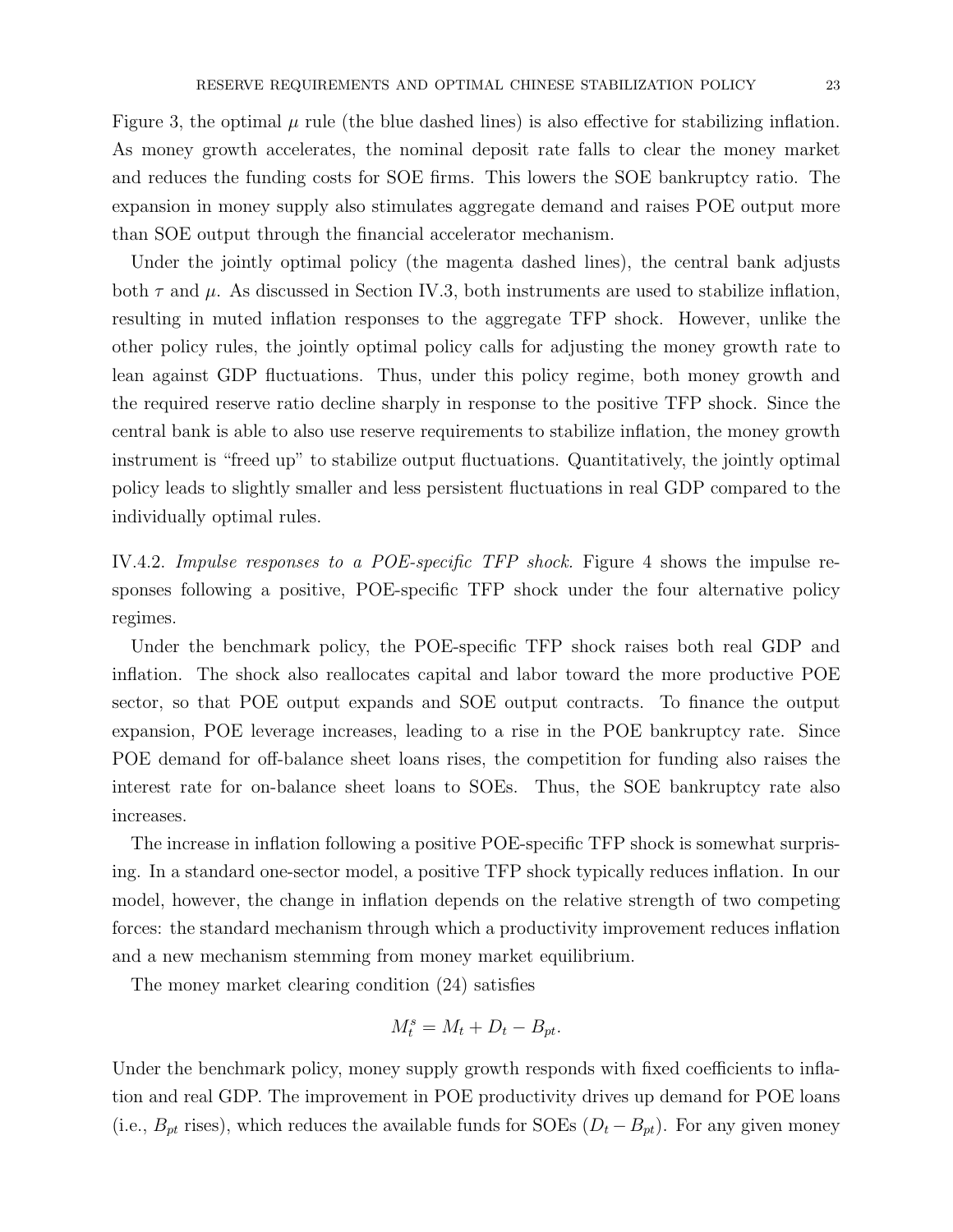supply  $(M_t^s)$ , the decline in SOE loans requires an increase in households' cash holdings  $(M_t)$  to clear the money market. This in turn requires a decline in the nominal interest rate on deposits (i.e., a fall in the opportunity cost of holding cash). The decline in the nominal interest rate stimulates aggregate demand and raise inflation. On the other hand, the improvement in POE TFP also raises aggregate productivity, which reduces the relative price of intermediate goods and thus the real marginal cost facing price-setting firms. This cost-reduction effect tends to lower inflation, as in the standard one-sector model. Under our calibrated parameters, the aggregate demand channel dominates, leading to an increase in inflation following a positive POE productivity shock.

Under the optimal  $\tau$  rule, the central bank responds to the increase in inflation by raising reserve requirements and to the increase in real GDP growth by lowering reserve requirements. The net outcome is an initial decline in  $\tau$  followed by a subsequent increase, as shown in Figure 4. The optimal  $\tau$  rule dampens substantially the inflation responses and amplifies modestly the real GDP responses to the shock, and the responses of both real GDP and inflation become less persistent than under the benchmark policy. The short-run reduction in reserve requirements under the optimal  $\tau$  rule also shifts capital and labor from the POE sector to the SOE sector. All else equal, this would dampen the increases in output of the POE sector relative to the SOE sector. However, since the financial accelerator is operative in the POE sector (but not in the SOE sector), the expansion in aggregate demand under the optimal  $\tau$  rule amplifies the increases in POE's relative output. The decline in  $\tau$  also reduces the SOE bankruptcy rate relative to the benchmark.

Under the optimal  $\mu$  rule, the central bank leans against inflation and accommodates GDP growth. In particular,  $\mu$  decreases with inflation and increases with real GDP growth. Compared to the benchmark policy, the optimal  $\mu$  rule leads to smaller increases in inflation following the POE TFP shock, and modestly larger and less persistent increases in real GDP. On net, the money growth rate increases more sharply in the short run than under the benchmark policy, resulting in an expansion in aggregate demand. Since the POE sector is more cyclically sensitive, the increase in aggregate demand further amplifies the relative increase in POE output compared to that in the benchmark economy.

Under the jointly optimal policy rule, the required reserve ratio increases with inflation and decreases with real GDP growth, as shown in Table 4 (Column (4) in Panel B). These policy reactions are qualitatively similar to those under the individually optimal  $\tau$  rule. However, unlike the benchmark policy and the individually optimal  $\mu$  rule, the jointly optimal policy calls for adjusting money growth to lean against both inflation and real GDP growth. Since the POE productivity shock raises both inflation and GDP growth, the money growth rate declines under the jointly optimal rules, as shown in Figure 4. The reduction in money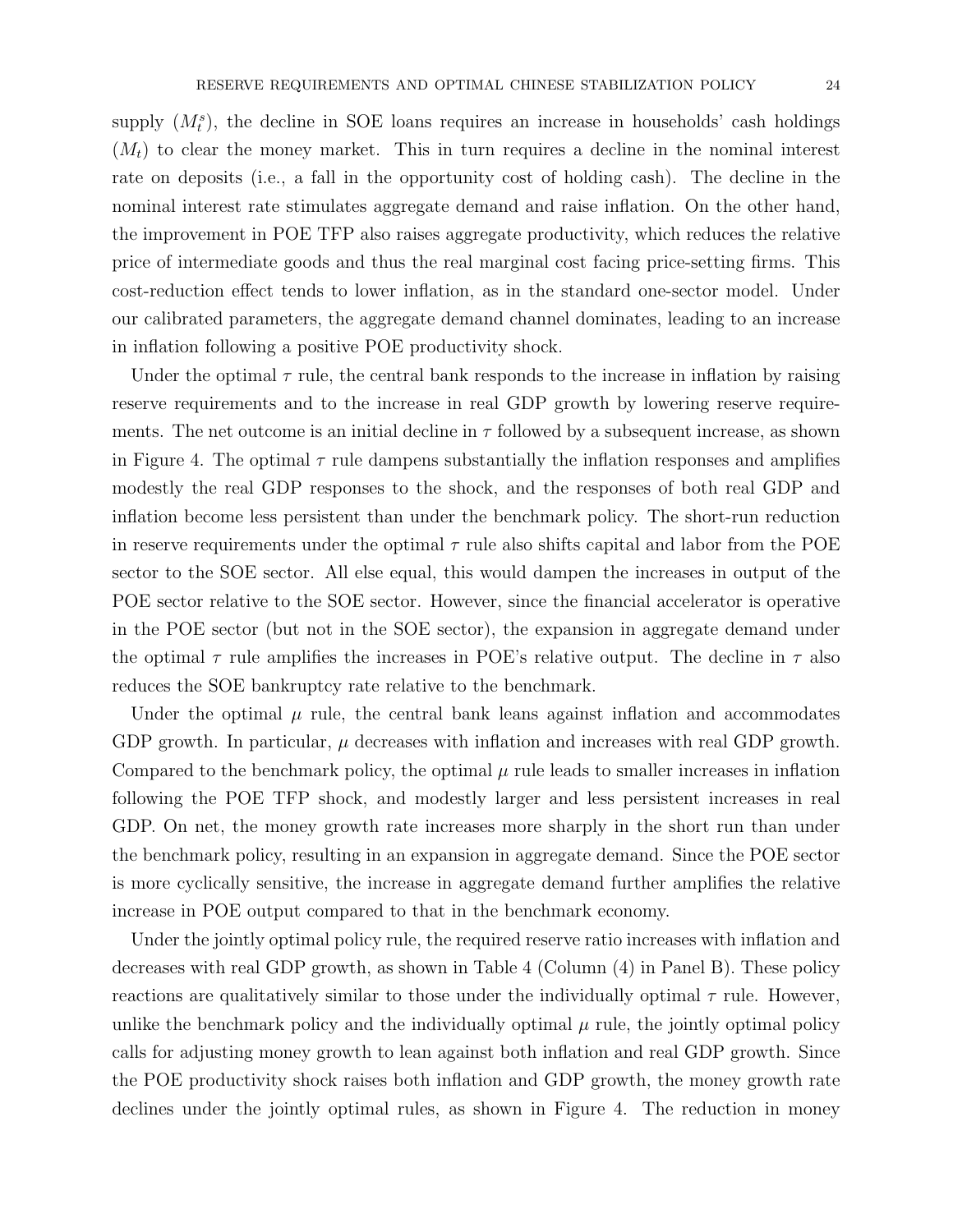supply growth dampens aggregate demand and mutes the inflation response. Inflation rises modestly in the initial period, and falls below its steady state value before gradually returning to the steady state from below. The persistent decline in inflation calls for a reduction in the reserve requirements, as shown in the figure. Similar to the individually optimal  $\tau$  rule, the decline in reserve requirements stimulates aggregate demand while shifting resources from POEs to SOEs. Under our calibration, the aggregate demand effect dominates so that the relative POE output increases more than it does under the benchmark policy.

The impulse responses, together with the macroeconomic stability results, suggest that the two policy instruments—money growth and reserve requirements—are complementary for macroeconomic stabilization, especially under sector-specific shocks that call for adjusting resource allocations.

### V. Conclusion

We study the benefits from adjusting reserve requirements as a policy instrument in a two-sector DSGE model with Chinese characteristics. Our model generalizes the standard financial accelerator model of Bernanke et al. (1999) to include two key forms of frictions. First, the model features segmented credit markets, in which SOE firms are able to obtain on-balance sheet bank loans, while POE firms rely on off-balance sheet lending for financing. Second, the government provides guarantees for formal bank loans to SOE firms, but not to off-balance sheet activity.

We show that government guarantees of SOE loans are an important source of distortions and that adjustments in reserve requirements can be an effective second-best policy. By adjusting reserve requirements, the central bank can influence the allocation of credit and capital across the two sectors. Such adjustments can not only alleviate steady-state distortions but can also help stabilize business cycle fluctuations.

Under our calibration, adjusting the money supply remains the primary policy instrument for macroeconomic stabilization. However, the welfare gains from the ability to also adjust reserve requirements depends on the type of shock. When the money supply policy is optimized under an aggregate TFP shock, allowing the central bank to also optimally set the required reserve ratio provides only modest welfare gains. When the economy is hit by sector-specific productivity shocks, however, adding the reserve requirement policy tool results in greater macroeconomic stabilization and welfare gains.

Our results are second best by design. A more effective long-term reform would be to address the distortions in our framework explicitly, in particular to reduce or eliminate the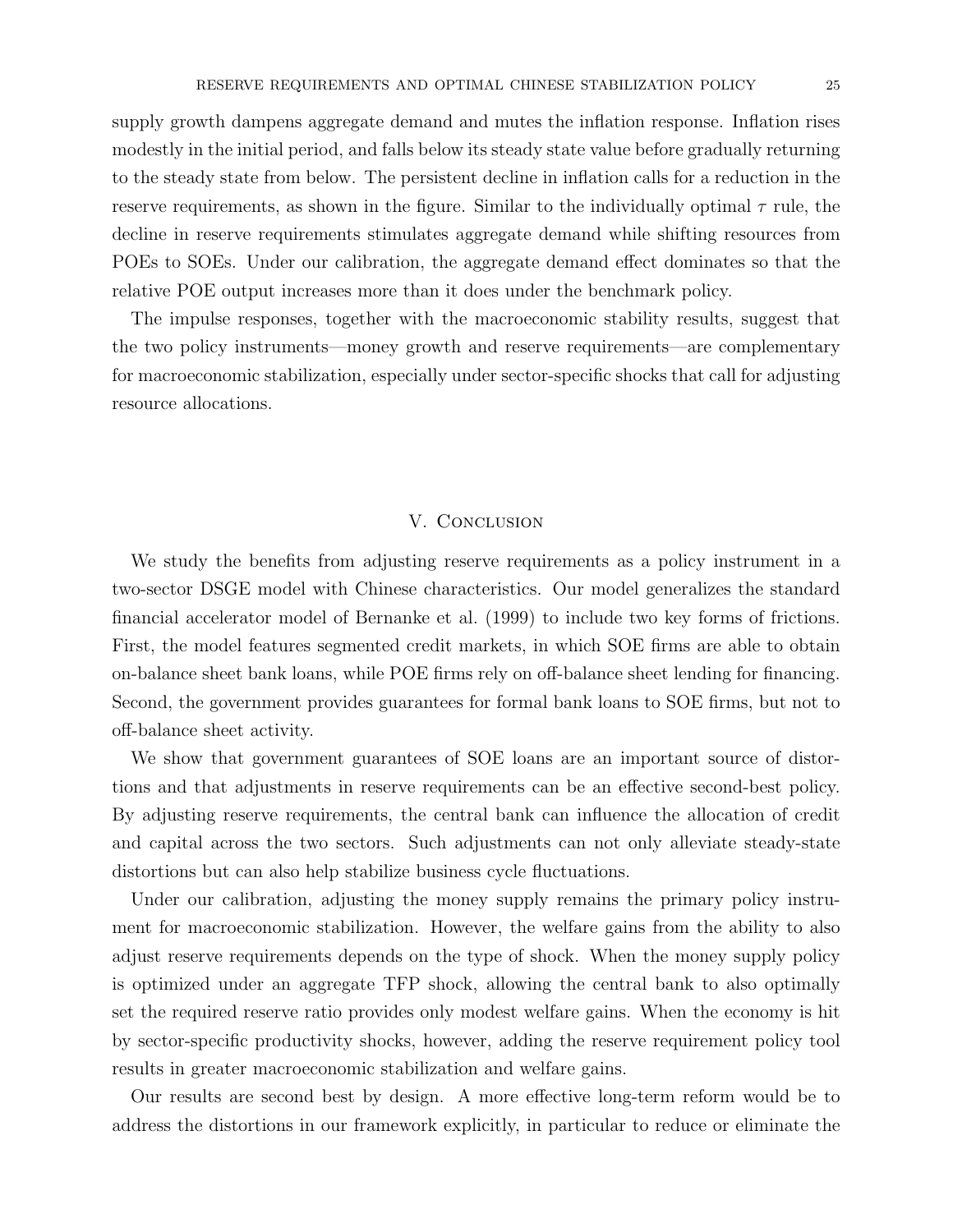distortion from the government guarantees on SOE loans. More broadly, our analysis suggests potential welfare gains from coordination between banking regulations and monetary policy in China.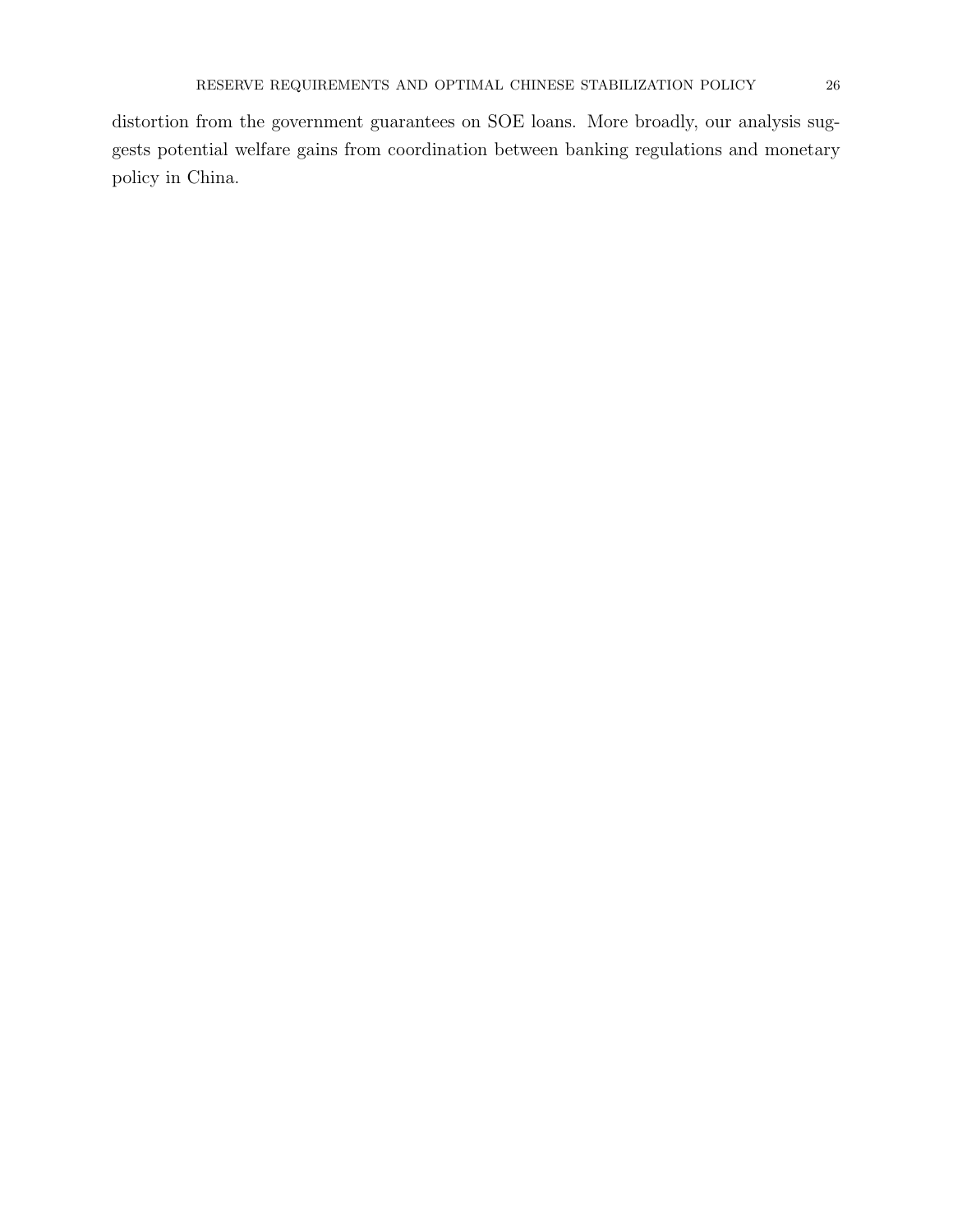#### **REFERENCES**

- Basu, S. and J. G. Fernald (1997). Returns to scale in u.s. production: Estimates and implications. Journal of Political Economy 105 (2), 249–283.
- Bernanke, B., M. Gertler, and S. Gilchrist (1999). The financial accelerator in a quantitative business cycle framework. In J. B. Taylor and M. Woodford (Eds.), Handbook of Macroeconomics, pp. 1341–1393. Amsterdam, New York, and Oxford: Elsevier Science.
- Brandt, L. (2015). Policy perspectives from the bottom up: What do firm-level data tell us China needs to do? In R. Glick and M. M. Spiegel (Eds.), Policy Challenges in a Diverging Global Economy: Proceedings from the 2015 Asia Economic Policy Conference, San Francisco, CA. Federal Reserve Bank of San Francisco: Federal Reserve Bank of San Francisco.
- Brandt, L., C.-T. Hsieh, and X. Zhu (2008). Growth and structural transformation in China. In L. Brandt and T. G. Rawski (Eds.), China's Great Economic Transformation, pp. 683– 728. Cambridge University Press.
- Brandt, L. and X. Zhu (2000). Redistribution in a decentralized economy. Journal of Political Economy  $108(2)$ , 422-439.
- Chang, C., K. Chen, D. F. Waggoner, and T. Zha (2015). Trends and cycles in China's macroeconomy. In M. Eichenbaum and J. Parker (Eds.), *NBER Macroeconomics Annual*  $2015$ , Volume 30, pp. 1–84. University of Chicago Press.
- Chang, C., Z. Liu, and M. M. Spiegel (2015). Capital controls and optimal Chinese monetary policy. Journal of Monetary Economics 74, 1–15.
- Chang, C., Z. Liu, M. M. Spiegel, and J. Zhang (2017). Reserve requirements and optimal Chinese stabilization policy. Federal Reserve Bank of San Francisco Working Paper 2016- 10.
- Chen, K., P. Higgins, D. F. Waggoner, and T. Zha (2017, September). Impacts of monetary stimulus on credit allocation and macroeconomy: Evidence from China. NBER Working Paper No. 22650.
- Chen, K., J. Ren, and T. Zha (2016, March). What we learn from China's rising shadow banking: Exploring the nexus of monetary tightening and banks' role in entrusted lending. Unpublished Manuscript, Emory University and the Federal Reserve Bank of Atlanta.
- Chen, K., J. Ren, and T. Zha (2017, May). The nexus of monetary policy and shadow banking in China. NBER Working Paper No. 23377.
- Christiano, L. J., M. Eichenbaum, and C. L. Evans (2005). Nominal rigidities and the dynamic effects of a shock to monetary policy. Journal of Political Economy 113(1), 1–45.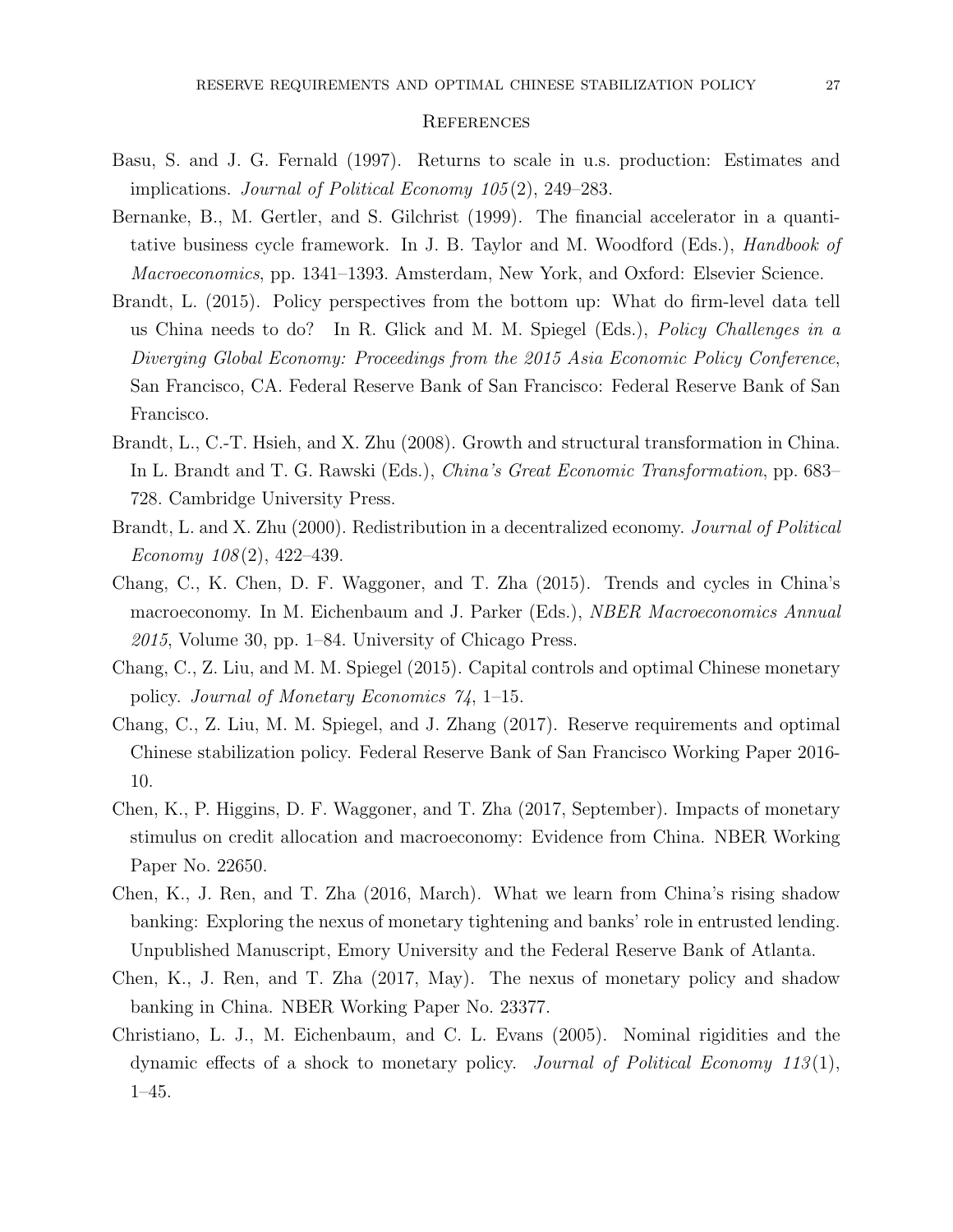- Cong, L. W. and J. Ponticelli (2017, February). Credit allocation under economic stimulus: Evidence from China. Unpublished Manuscript, University of Chicago Booth School of Business.
- Cun, W. and J. Li (2017, July). Sterilized intervention, bank credit, and Chinese monetary policy. Unpublished Manuscript, USC Dornsife and Cantral University of Finance and Economics.
- Elliott, D., A. Kroeber, and Y. Qiao (2015). Shadow banking in China: A primer. The Brooking Institution.
- Federico, P., C. A. Vegh, and G. Vuletin (2014, October). Reserve requirement policy over the business cycle. NBER Working Paper No. 20612.
- Funke, M., P. Mihaylovski, and H. Zhu (2015, September). Monetary policy transmission in China: A DSGE model with parallel shadow banking and interest rate control. Bank of Finland BOFIT Discussion Papers.
- Hachem, K. and Z. M. Song (2015). The rise of Chinas shadow banking system. Unpublished manuscript, Chicago Booth.
- Hsieh, C.-T. and P. J. Klenow (2009, November). Misallocation and manufacturing TFP in China and India. The Quarterly Journal of Economics 124 (4), 1403–1448.
- Hsieh, C.-T. and Z. M. Song (2015, March). Grasp the large, let go of the small: The transformation of the state sector in China. In J. C. Eberly and J. H. Stock (Eds.), Brookings Papers on Economic Activity, Volume Spring, pp. 295–366. The Brookings Institution.
- Liu, Z., P. Wang, and T. Zha (2013, May). Land-price dynamics and macroeconomic fluctuations. *Econometrica* 81(3), 1147–1184.
- Lu, Y., H. Guo, E. H. Kao, and H.-G. Fung (2015). Shadow banking and firm financing in China. International Review of Economics and Finance 36, 40–53.
- Montoro, C. and R. Moreno (2011, March). The use of reserve requirements as a policy instrument in Latin America. BIS Quarterly Review, 53–65.
- Rotemberg, J. J. (1982). Sticky prices in the United States. *Journal of Political Econ* $omy \; 90(6), 1187-1211.$
- Smets, F. and R. Wouters (2007). Shocks and frictions in US business cycles: A Bayesian DSGE approach. American Economic Review 97(3), 586–606.
- Song, Z., K. Storesletten, and F. Zilibotti (2011). Growing like China. American Economic Review  $101(1)$ , 196-233.
- Wang, H., H. Wang, L. Wang, and H. Zhou (2016, May). Shadow banking: China's dualtrack interest rate liberalization. Unfinished Manuscript, Tsinghua University.
- Zhu, X. (2012). Understanding China's growth: Past, present, and future. Journal of Economic Perspectives 26 (4), 103–124.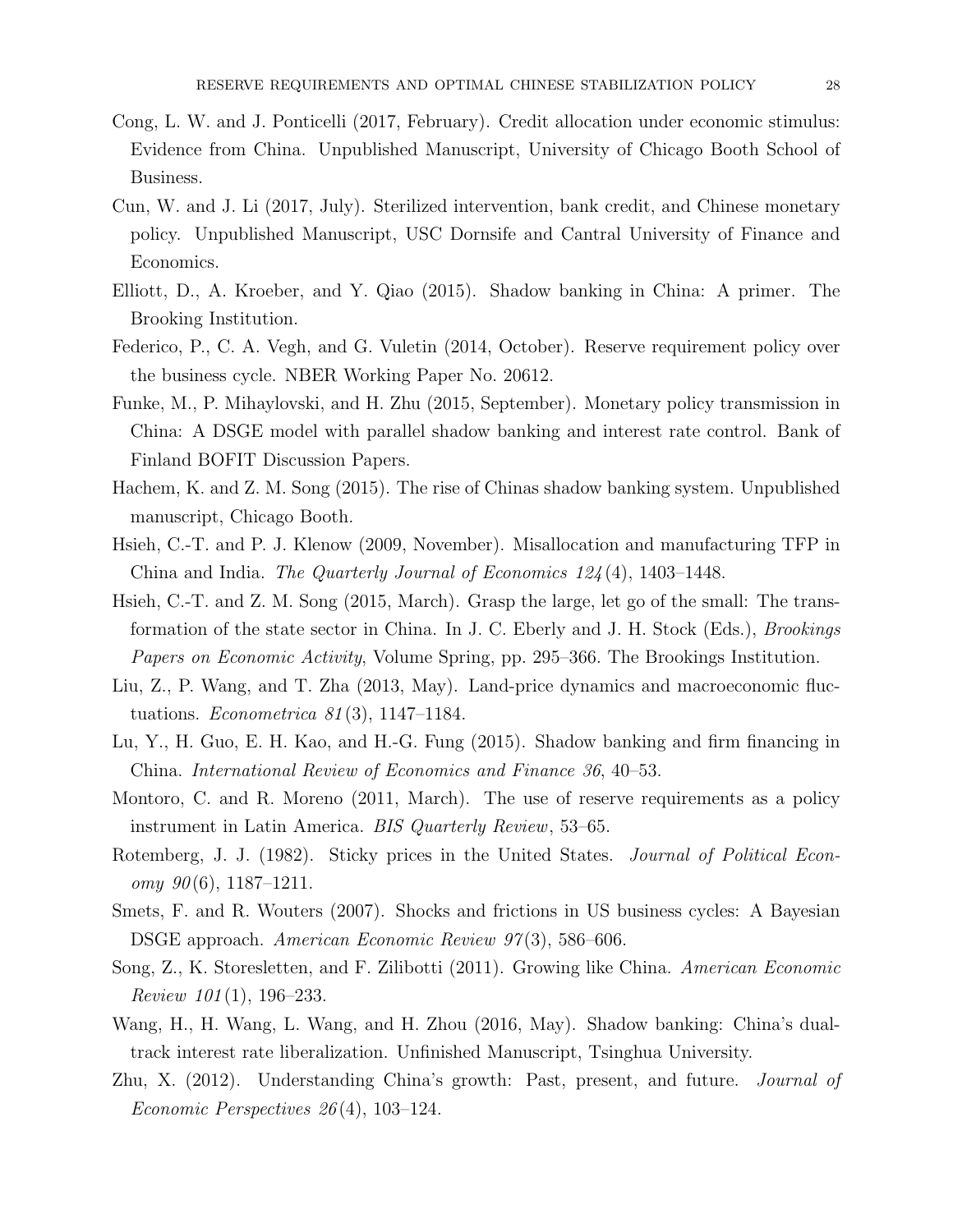| Event window                           | $1$ -day $(H=0)$ | $3$ -day $(H=1)$ | $5$ -day $(H=2)$ |
|----------------------------------------|------------------|------------------|------------------|
| $\Delta RR_{t-1}$                      | 0.00206          | 0.00479          | 0.01057          |
|                                        | (7.20)           | (9.21)           | (15.74)          |
| $\rm{SOE}_{it} \times \Delta RR_{t-1}$ | $-0.0012$        | $-0.00225$       | $-0.00442$       |
|                                        | $(-3.21)$        | $(-3.32)$        | $(-5.05)$        |
| $SOE_{it}$                             | $-0.00007$       | $-0.00026$       | $-0.00041$       |
|                                        | $(-2.60)$        | $(-5.29)$        | $(-6.47)$        |
| Firm size                              | $-0.00034$       | $-0.00099$       | $-0.00155$       |
|                                        | $(-27)$          | $(-43)$          | $(-53)$          |
| Book-to-market ratio                   | 0.00009          | 0.00024          | 0.00047          |
|                                        | (2.22)           | (3.29)           | (4.96)           |
| Industry fixed effects                 | Y                | Y                | Y                |
| Year fixed effects                     | Y                | Y                | Y                |
| Sample size                            | 4,119,971        | 4,079,847        | 4,0003,53        |
| $R^2$                                  | 0.00071          | 0.00182          | 0.00288          |

TABLE 1. Announcement Effects of RR policy on stock returns

Note: For each coefficient, the upper row displays the estimated valued and the numbers shown in parantheses are the t-statistics. The critical values of t-statistics are 1.64. 1.96, and 2.58 for the 10%, 5%, and 1% significance levels, respectively.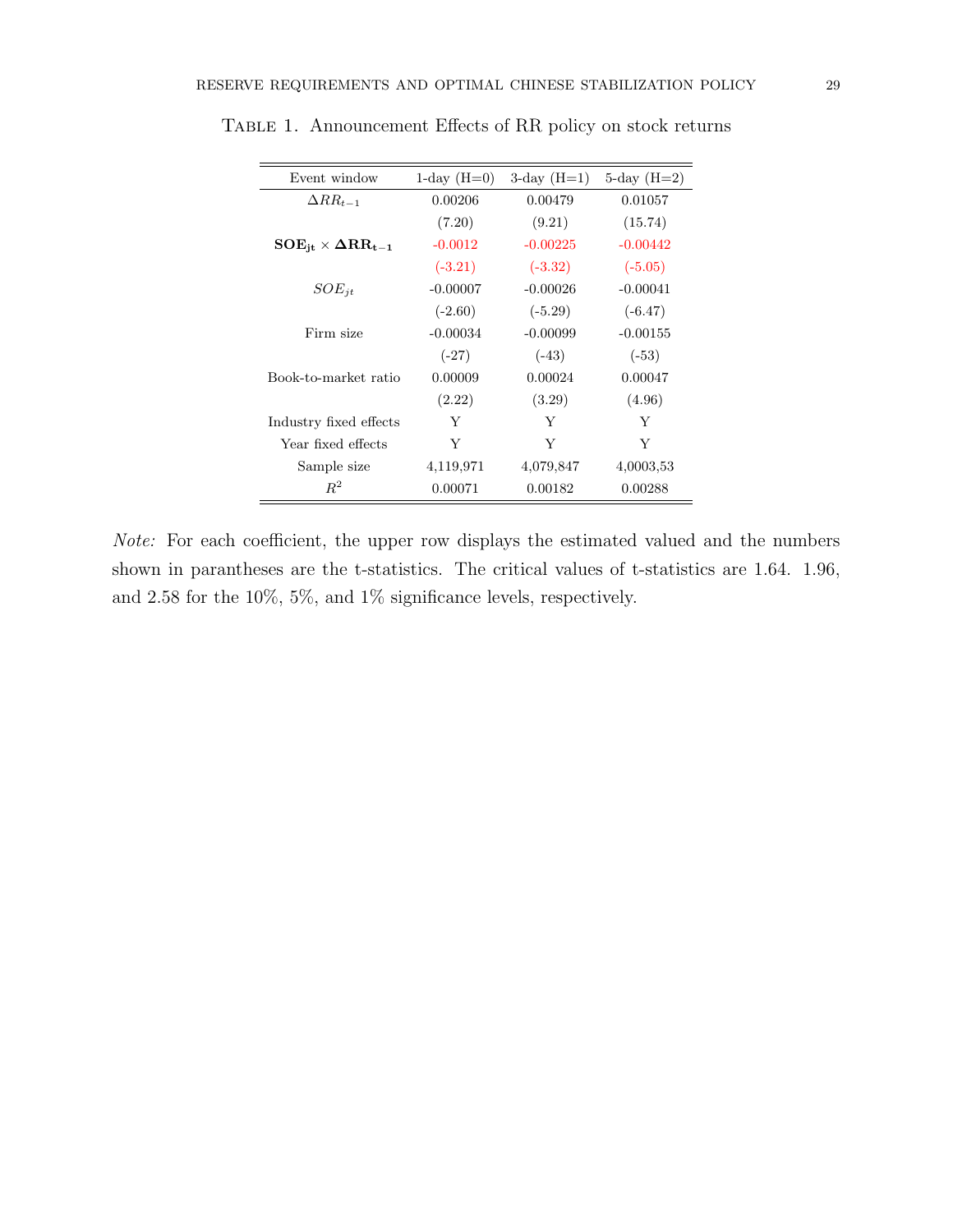|                                        | Pre-stimulus $(2005-2008)$ |                  | Post-stimulus $(2009-2015)$ |                  |
|----------------------------------------|----------------------------|------------------|-----------------------------|------------------|
| Event window                           | $1$ -day $(H=0)$           | $3$ -day $(H=1)$ | $1$ -day $(H=0)$            | $3$ -day $(H=1)$ |
| $\Delta RR_{t-1}$                      | 0.0010                     | 0.0003           | 0.0029                      | 0.0081           |
|                                        | (2.00)                     | (0.31)           | (8.08)                      | (12.57)          |
| $\rm{SOE}_{it} \times \Delta RR_{t-1}$ | 0.0001                     | 0.0012           | $-0.0024$                   | $-0.0046$        |
|                                        | (0.11)                     | (1.03)           | $(-4.78)$                   | $-5.03$          |
| $SOE_{it}$                             | 0.00002                    | 0.0005           | $-0.0002$                   | $-0.0005$        |
|                                        | (2.90)                     | (4.09)           | $(-4.85)$                   | $(-8.86)$        |
| Firm size                              | $-0.0003$                  | $-0.0008$        | $-0.0004$                   | $-0.0011$        |
|                                        | $(-9)$                     | $(-14)$          | $(-26)$                     | $(-41)$          |
| Book-to-market ratio                   | 0.0000                     | 0.0001           | 0.0001                      | 0.0004           |
|                                        | $(-0.25)$                  | $(-0.56)$        | (2.91)                      | (4.50)           |
| Industry fixed effects                 | Y                          | Y                | Y                           | Y                |
| Year fixed effects                     | Y                          | Y                | Y                           | Y                |
| Sample size                            | 1,018,628                  | 1,003,518        | 3,101,343                   | 3,076,329        |
| $R^2$                                  | 0.0005                     | 0.0011           | 0.0008                      | 0.0022           |

Table 2. Announcement Effects of RR policy on stock returns: Before and after fiscal stimulus

Note: For each coefficient, the upper row displays the estimated valued and the numbers shown in parantheses are the t-statistics. The critical values of t-statistics are 1.64. 1.96, and 2.58 for the 10%, 5%, and 1% significance levels, respectively.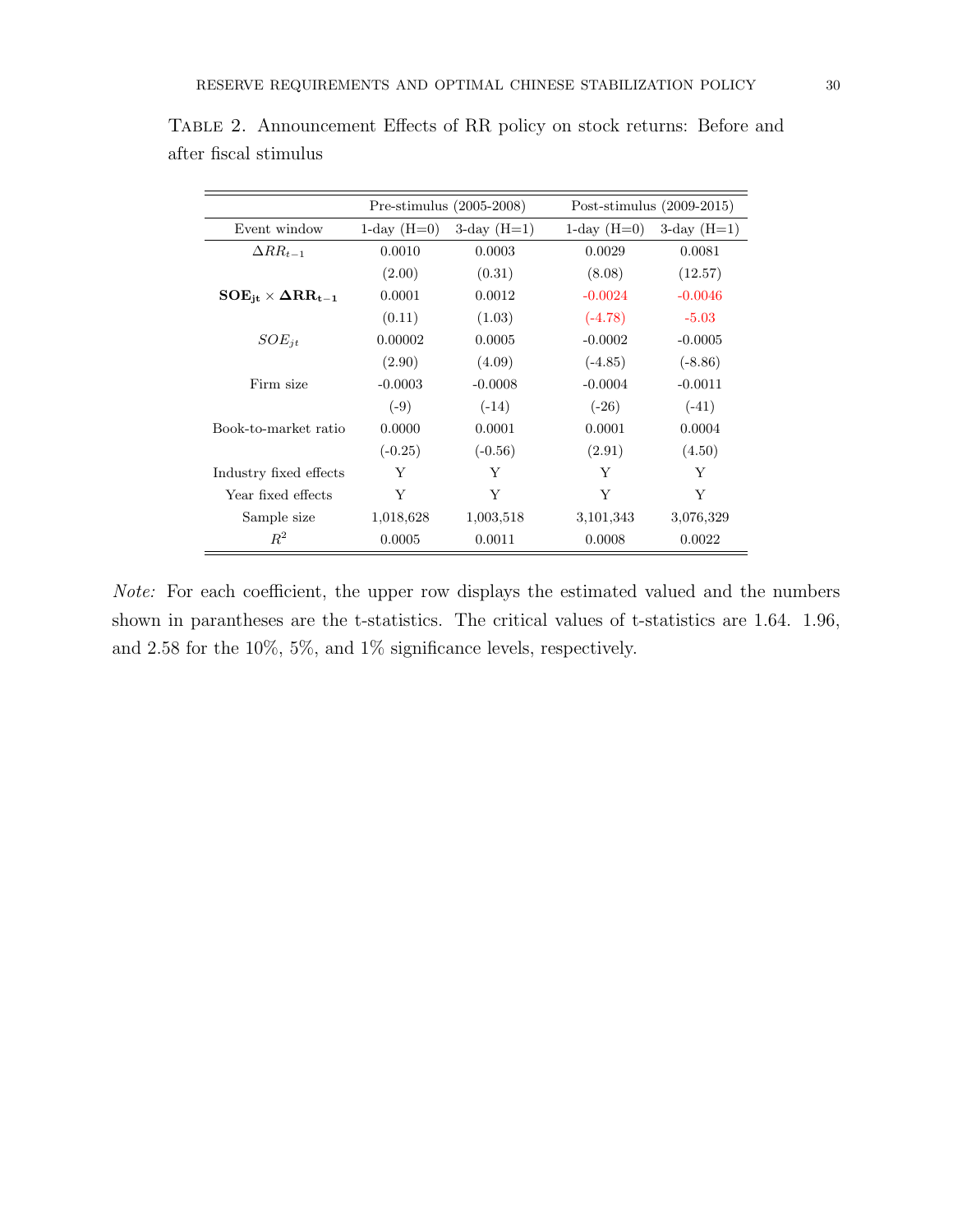| Variable         | Description                                                    | Value          |  |  |
|------------------|----------------------------------------------------------------|----------------|--|--|
|                  | A. Households                                                  |                |  |  |
| β                | Subjective discount factor                                     | 0.995          |  |  |
| $\eta$           | Inverse Frisch elasticity of labor supply                      | $\overline{2}$ |  |  |
| Ψ                | Weight of disutility of working                                |                |  |  |
| δ                | Capital depreciation rate                                      |                |  |  |
| $\Omega_k$       | Capital adjustment cost                                        | 1              |  |  |
|                  | <b>B.</b> Retailers                                            |                |  |  |
| $\epsilon$       | Elasticity of substitution between retail products             | 10             |  |  |
| $\Omega_p$       | Price adjustment cost parameter                                | 22             |  |  |
|                  | C. Firms and financial intermediaries                          |                |  |  |
| $\mathfrak{g}$   | Steady state growth rate                                       | 1.0125         |  |  |
| $\boldsymbol{k}$ | Shape parameter in Pareto distribution of idiosyncratic shocks | 1.587          |  |  |
| $\omega_m$       | Scale parameter in Pareto distribution of idiosyncratic shocks | 0.37           |  |  |
| $A_{s}$          | SOE TFP scale (normalized)                                     | $\mathbf{1}$   |  |  |
| $A_p$            | POE TFP scale                                                  | 1.42           |  |  |
| $\alpha$         | Capital income share                                           | 0.5            |  |  |
| θ                | Share of household labor                                       | 0.94           |  |  |
| ψ                | Share parameter for SOE output in intermediate good            | 0.45           |  |  |
| $\sigma$         | Elasticity of substitution between SOE and POE products        | 3              |  |  |
| m <sub>s</sub>   | SOE monitoring cost                                            | 0.15           |  |  |
| $m_p$            | POE monitoring cost                                            | 0.15           |  |  |
| $\xi_s$          | SOE manager's survival rate                                    | 0.97           |  |  |
| $\xi_p$          | POE manager's survival rate                                    | 0.69           |  |  |
|                  | D. Government policy                                           |                |  |  |
| $\pi$            | Steady state inflation rate                                    | 1.005          |  |  |
| $\tau$           | Required reserve ratio                                         | 0.15           |  |  |
| $\psi_{mp}$      | Money growth rule coefficient for inflation                    | $-0.65$        |  |  |
| $\psi_{mu}$      | Money growth rule coefficient for output                       | 0.30           |  |  |
| $\frac{G}{GDP}$  | Share of government spending in GDP                            | 0.14           |  |  |
| $l_s$            | Fraction of SOE debt guaranteed by the government              | 1              |  |  |
| $l_p$            | Fraction of SOE debt guaranteed by the government              | $\overline{0}$ |  |  |
|                  | E. Shock process                                               |                |  |  |
| $\rho_a$         | Persistence of TFP shock                                       | 0.95           |  |  |
| $\sigma_a$       | Standard deviation of TFP shock                                | 0.01           |  |  |

# TABLE 3. Calibrated values.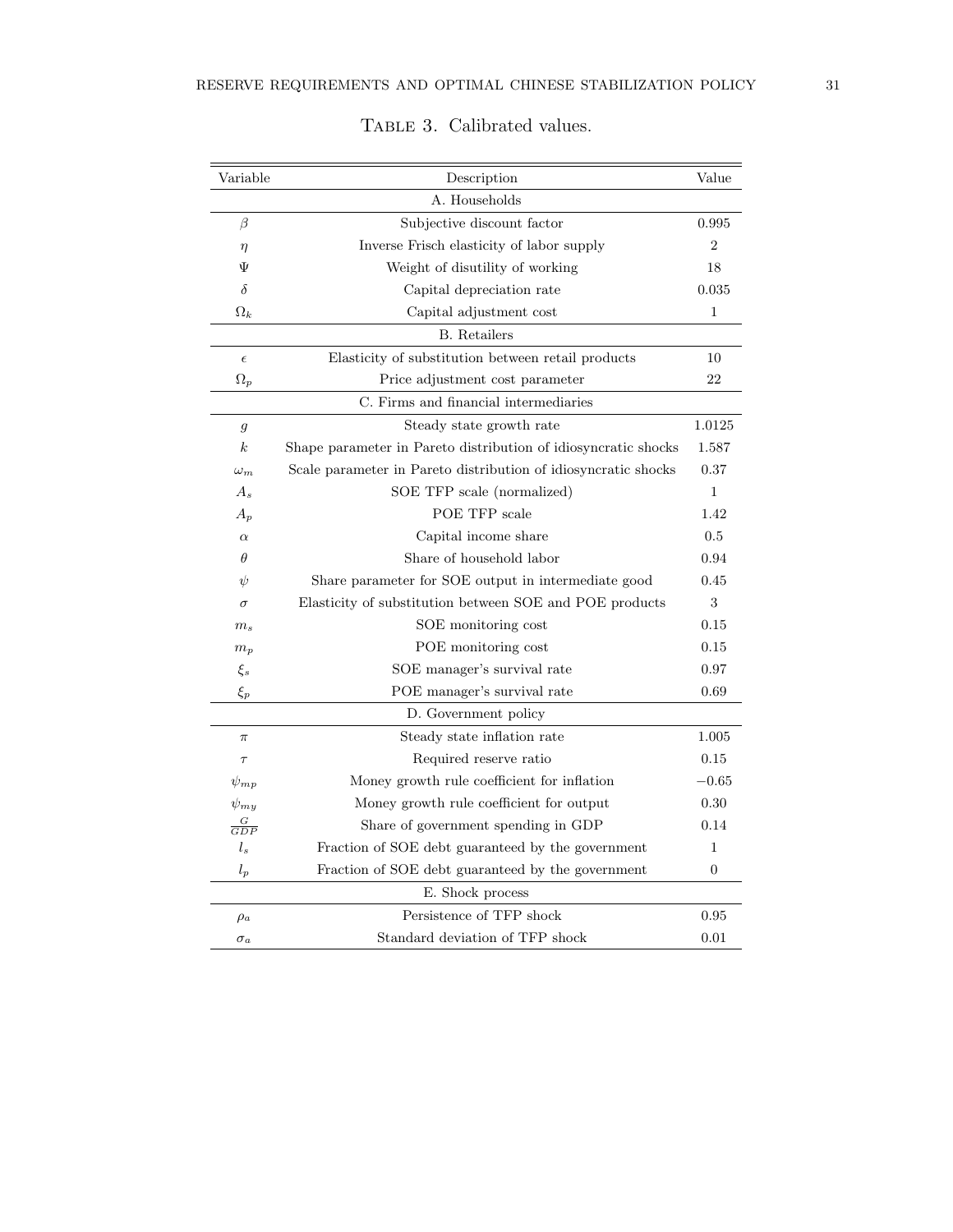| Variables                    | $(1)$ Benchmark |                                 | (2) Optimal $\tau$ rule (3) Optimal money rule | (4) Jointly optimal rule |  |  |  |  |
|------------------------------|-----------------|---------------------------------|------------------------------------------------|--------------------------|--|--|--|--|
| Panel A: Aggregate TFP shock |                 |                                 |                                                |                          |  |  |  |  |
| Policy rule coefficients     |                 |                                 |                                                |                          |  |  |  |  |
| $\psi_{mp}$                  | $-0.65$         | $\!-0.65\!$                     | $-47.54$                                       | $-63.40$                 |  |  |  |  |
| $\psi_{my}$                  | 0.30            | 0.30                            | 2.68                                           | $-12.50$                 |  |  |  |  |
| $\psi_{\tau p}$              | 0.00            | 32.06                           | 0.00                                           | 357.89                   |  |  |  |  |
| $\psi_{\tau y}$              | 0.00            | $-2.42$                         | 0.00                                           | $-19.26$                 |  |  |  |  |
| Volatility and welfare       |                 |                                 |                                                |                          |  |  |  |  |
| GDP                          | 5.284%          | 5.231\%                         | 5.220%                                         | $5.205\%$                |  |  |  |  |
| $\pi$                        | 0.517%          | 0.076%                          | 0.020%                                         | 0.064%                   |  |  |  |  |
| $\mathcal{C}$                | 4.422\%         | 4.373%                          | 4.356%                                         | 4.363%                   |  |  |  |  |
| $Y_s$                        | 5.352%          | 5.369%                          | $5.305\%$                                      | 5.515%                   |  |  |  |  |
| $Y_p$                        | $5.434\%$       | 5.523%                          | 5.525%                                         | $5.430\%$                |  |  |  |  |
| Welfare gains                |                 | 0.0280%                         | 0.0275%                                        | $0.0281\%$               |  |  |  |  |
|                              |                 | Panel B: POE-specific TFP shock |                                                |                          |  |  |  |  |
|                              |                 | Policy rule coefficients        |                                                |                          |  |  |  |  |
| $\psi_{mp}$                  | $-0.65$         | $-0.65$                         | $-45.42$                                       | $-2.44$                  |  |  |  |  |
| $\psi_{mu}$                  | 0.30            | 0.30                            | 4.42                                           | $-1.42$                  |  |  |  |  |
| $\psi_{\tau p}$              | 0.00            | 35.44                           | 0.00                                           | 28.18                    |  |  |  |  |
| $\psi_{\tau y}$              | 0.00            | $-4.40$                         | 0.00                                           | $-5.61$                  |  |  |  |  |
| Volatility and welfare       |                 |                                 |                                                |                          |  |  |  |  |
| GDP                          | 3.828%          | $3.817\%$                       | $3.809\%$                                      | $3.812\%$                |  |  |  |  |
| $\pi$                        | 0.180%          | 0.067%                          | 0.046%                                         | $0.093\%$                |  |  |  |  |
| $\mathcal{C}$                | 3.284%          | 3.275%                          | 3.273%                                         | 3.288%                   |  |  |  |  |
| $Y_s$                        | 2.848%          | $2.830\%$                       | 2.817%                                         | 2.727%                   |  |  |  |  |
| $Y_p$                        | 6.549%          | 6.539%                          | 6.529%                                         | 6.518%                   |  |  |  |  |
| Welfare gains                |                 | 0.0031%                         | 0.0032%                                        | $0.0040\%$               |  |  |  |  |

# Table 4. Volatilities and welfare under alternative policy rules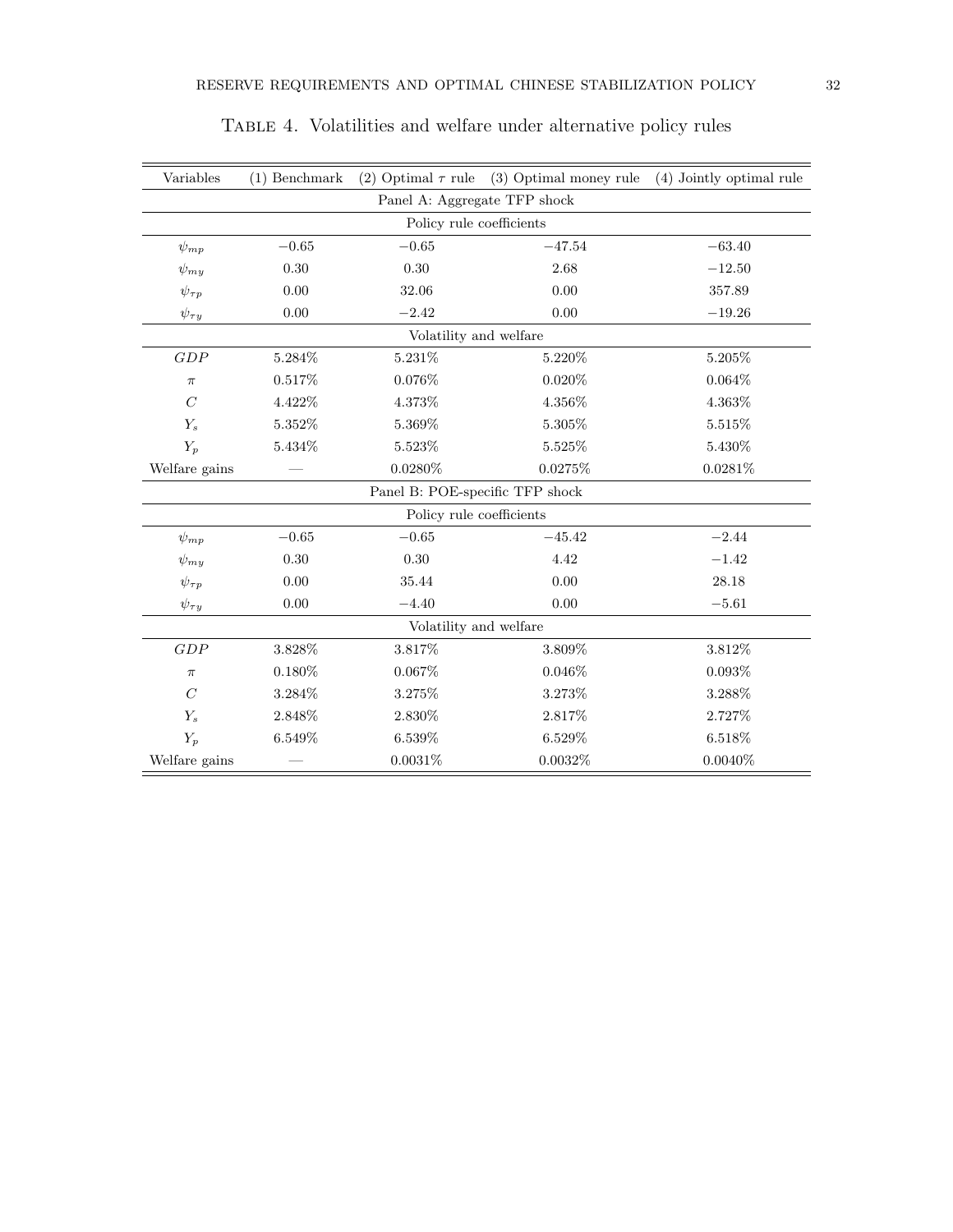

FIGURE 1. China's required reserve ratio (daily frequencies).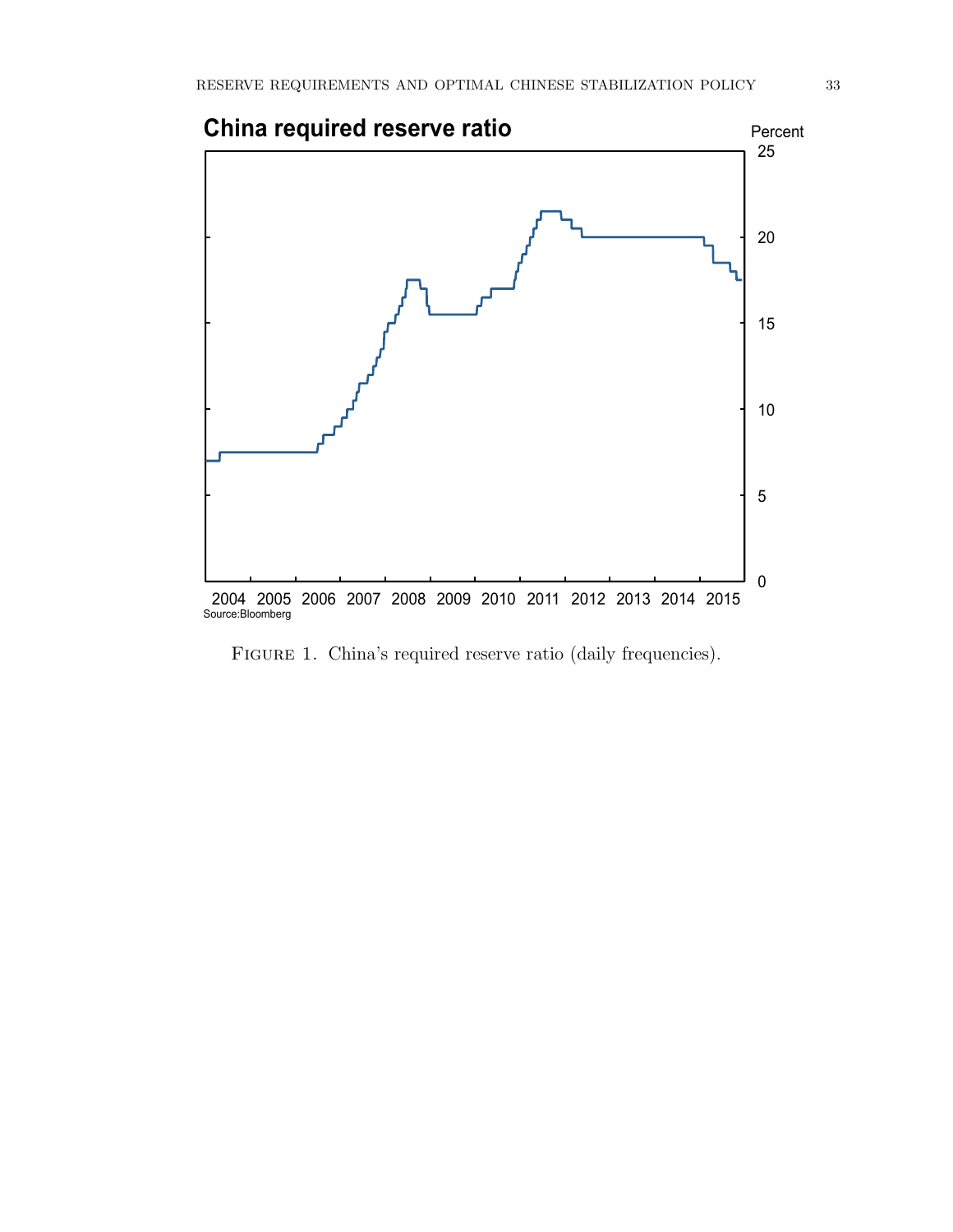

Figure 2. Impulse responses of heavy industry loans, SOE investment share, one-year benchmark lending interest rate, the required reserve ratio (RRR) following a shock to RRR in an estimated BVAR model.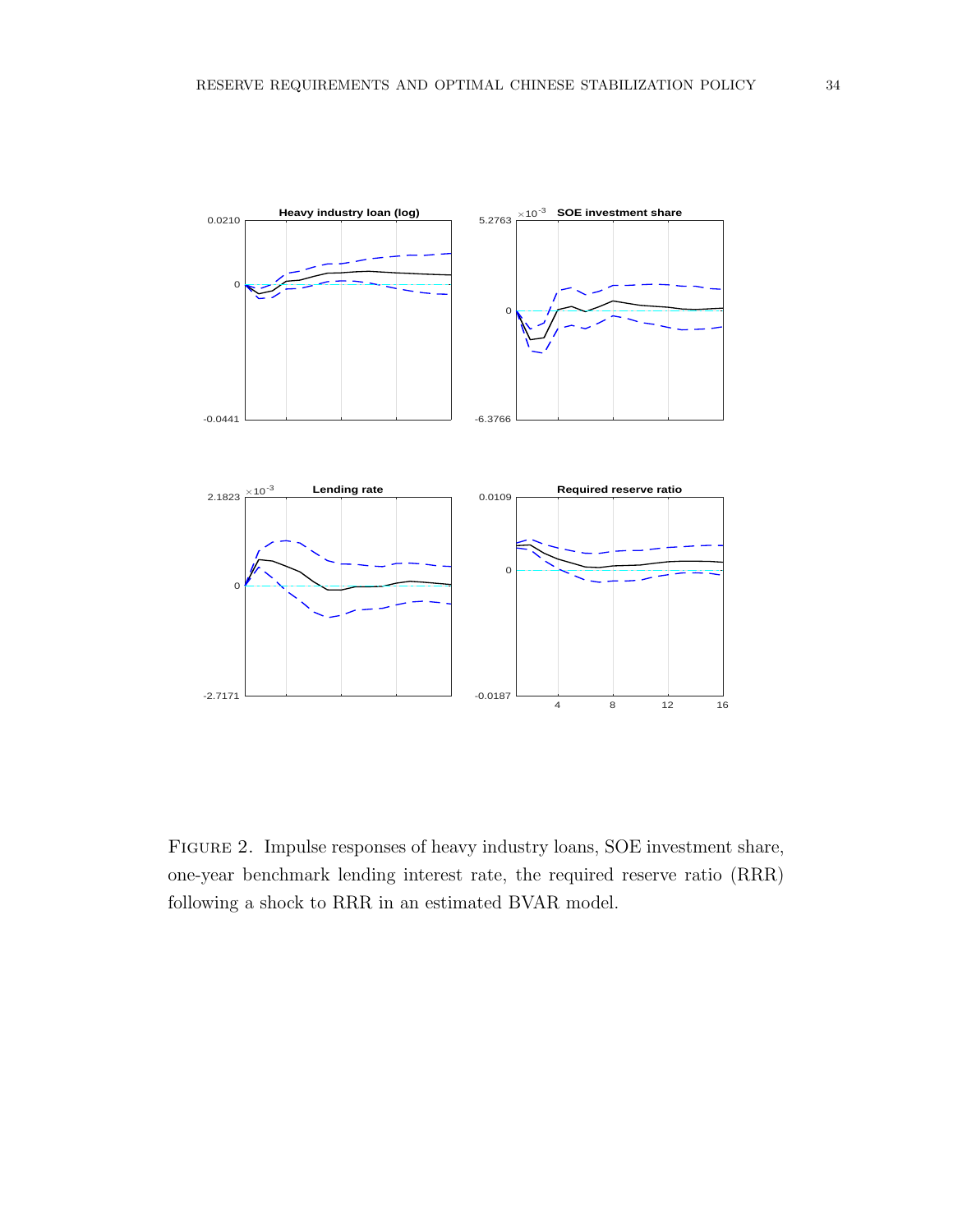

### Impulse responses to TFP shock

FIGURE 3. Impulse responses to a positive TFP shock under alternative policy rules. Benchmark rule: black solid lines; optimal money growth rule: blue dashed lines; optimal reserve requirement rule: red dashed lines; jointly optimal rule: magenta dashed lines. The horizontal axes show the quarters after the impact period of the shock. The units on the vertical axes are percent deviations from the steady state levels.